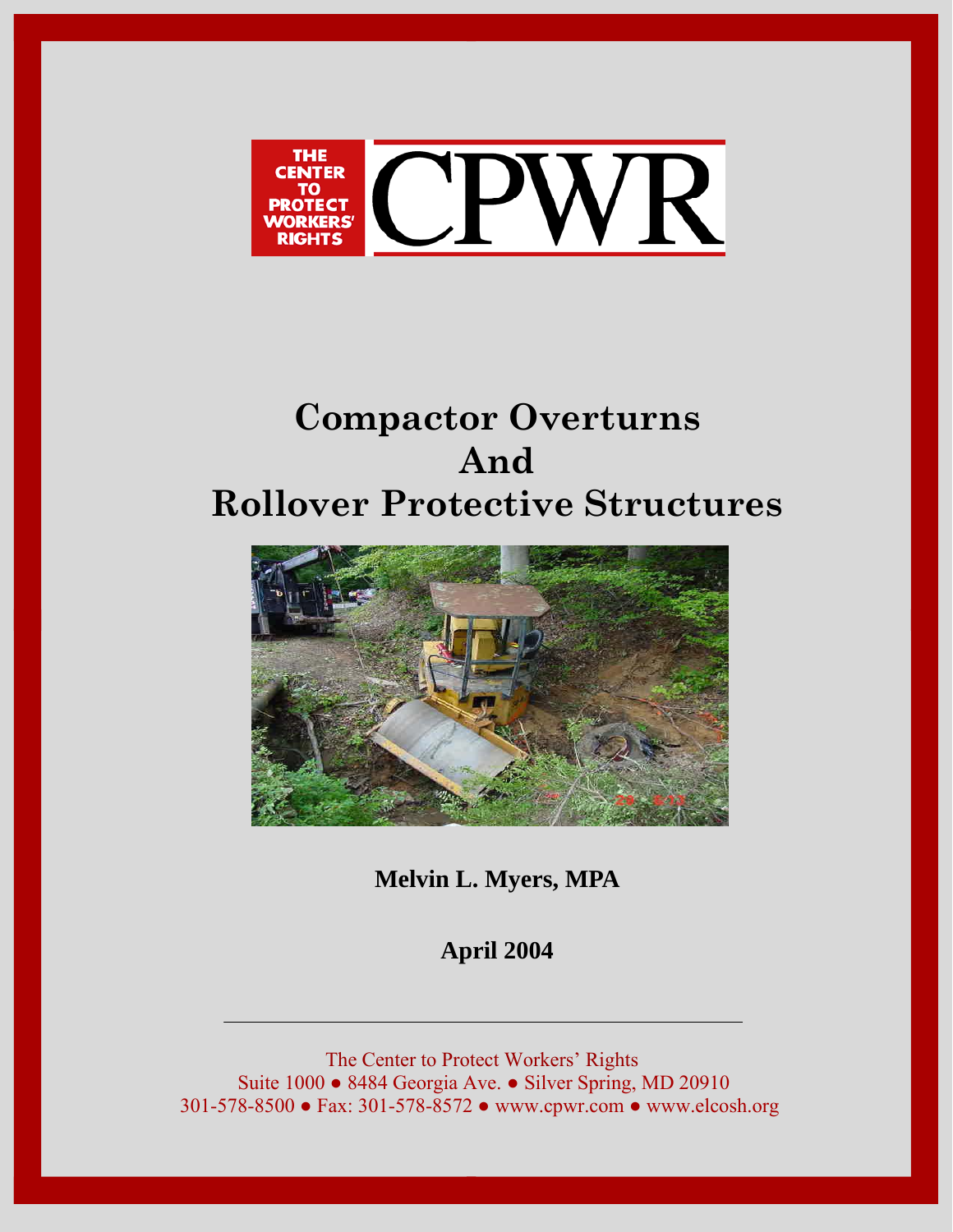© 2004, The Center to Protect Workers' Rights. All rights reserved. This research was made possible by the Center to Protect Workers' Rights (CPWR) as part of a cooperative agreement with the National Institute for Occupational Safety and Health, NIOSH (NIOSH grant CCU317202). The research is solely the responsibility of the authors and does not necessarily represent the official views of NIOSH. CPWR — a research, development, and training arm of the Building and Construction Trades Department, AFL-CIO — is uniquely situated to serve workers, contractors, and the scientific community. A major CPWR activity is to improve safety and health in the U.S. construction industry. CPWR, Suite 1000, 8484 Georgia Ave., Silver Spring, MD 20910, 301-578- 8500, www.cpwr.com

### **Acknowledgments**

Nancy Calkins, Data Analyst, Caldwell, Idaho, was helpful in compiling data from the OSHA Web site used in this analysis. Resources from the Hazard Information Foundation, Inc., Sierra Vista, Arizona, assisted in identifying and describing some of the cases that were analyzed. In addition, Cok, Wheat, Brown, McGarry & Bidegaray, PLLP, Bozeman, Montana, provided discovery materials useful in designing the approach to this study. The North Carolina Department of Labor provided photographs used in this report's cover and elsewhere. The U.S. Department of Energy also provided one photograph used in this report.

Many federal OSHA offices provided copies of their inspection reports for this study. They include the following area offices: Albany, Atlanta East, Atlanta West, Austin, Avenel, Baton Rouge, Billings, Birmingham, Buffalo, Calumet City, Chicago North, Cincinnati, Cleveland, Columbus, Corpus Christi, Dallas, Erie, Fort Worth, Houston North, Houston South, Indianapolis, Jackson (Miss.), Little Rock, Lubbock, Madison (Wisc.), Manhattan, Oklahoma City, Peoria, Philadelphia, Phoenix, Denver, Portland (Ore.) , Syracuse, Toledo, Utica, and Wilkes-Barre. In addition, the following state programs provided copies of their investigation reports: Alaska, California, Indiana, Kentucky, Maryland, Minnesota, New York, North Carolina, Oregon, South Carolina, and Washington.

Cover photo courtesy North Carolina Department of Labor.

# **Abbreviations**

| <b>CIMA</b>  | <b>Construction Industry Manufacturers Association</b> |
|--------------|--------------------------------------------------------|
| <b>FACE</b>  | <b>Fatality Assessment and Control Evaluation</b>      |
| <b>NIOSH</b> | National Institute for Occupational Safety and Health  |
| <b>OMB</b>   | Office of Management and Budget                        |
| <b>OSHA</b>  | U.S. Occupational Safety and Health Administration     |
| <b>ROPS</b>  | <b>Rollover Protective Structure</b>                   |
| <b>SAE</b>   | Society of Automotive Engineers                        |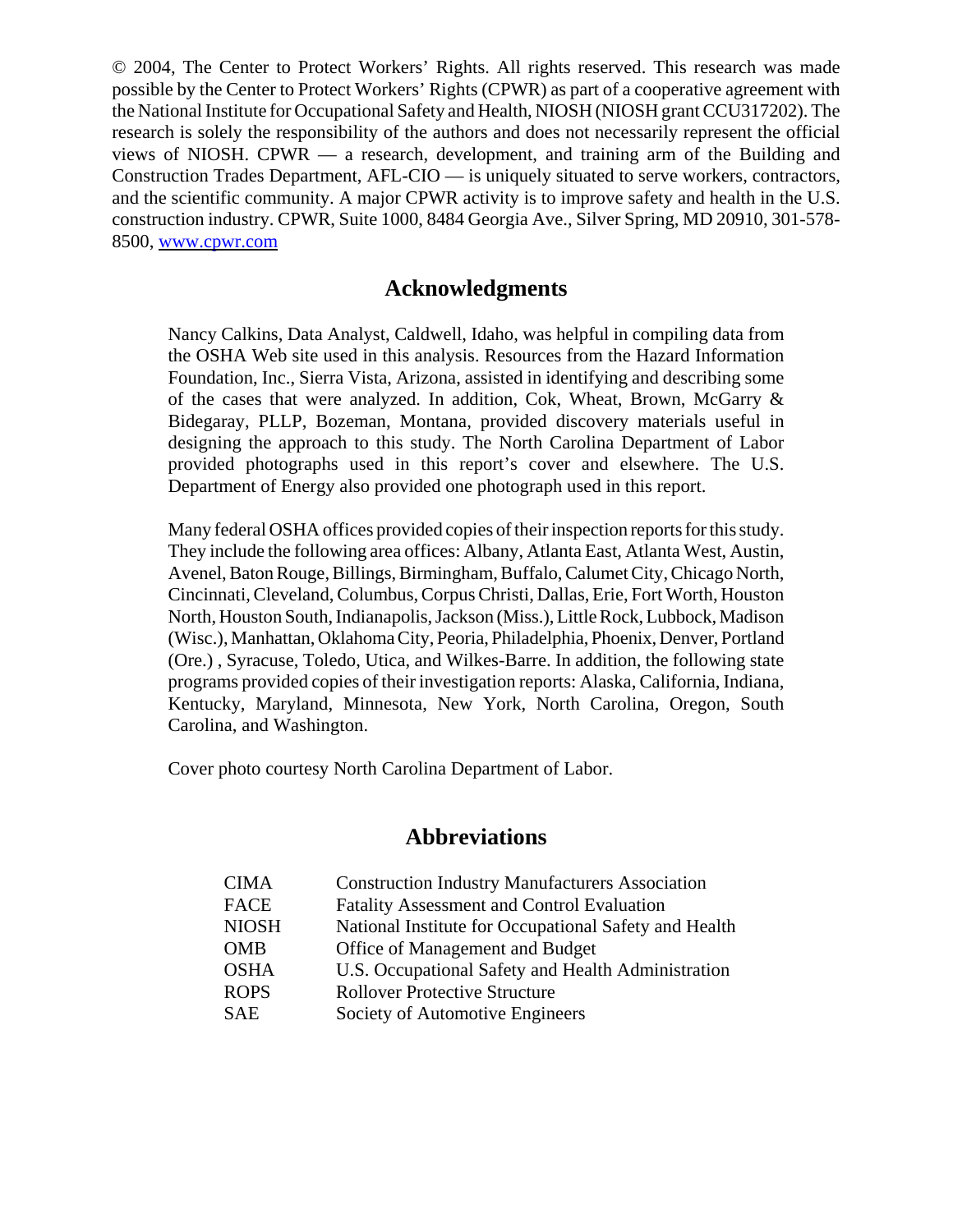# **Contents**

Summary, *Page iii* Introduction, *1* Background, *1* The Society of Automotive Engineers Recommended Practice, *2* Army Corps of Engineers Requirements, *2* Other Governmental Actions, *2* ROPS Effectiveness and Availability, *3* Types of Compactors, *4* Research Methods, *5* Machine, Environmental, and Human Factors, *7* Machine-Related Factors, *7* Environmental Factors, *8* Human Factors, *8* Possible ROPS Design Defects, *9* Seatbelt Effectiveness, *9* OSHA Enforcement, *9* Discussion and Recommendations, *10* References, *11*

Tables

1. Rollover protective structures available from Saf-T-Cab, Inc., for compactors, 1976, *4*

- 2. 58 compactor-overturn cases analyzed, with associated characteristics, *6*
- 3. Use of the Haddon matrix to analyze the risk factors related to a compactor overturn injury, *7*

Annexes

A. Figures 1 - 8, *13*

B. The Usefulness of OSHA and NIOSH Reports for This Research, *16*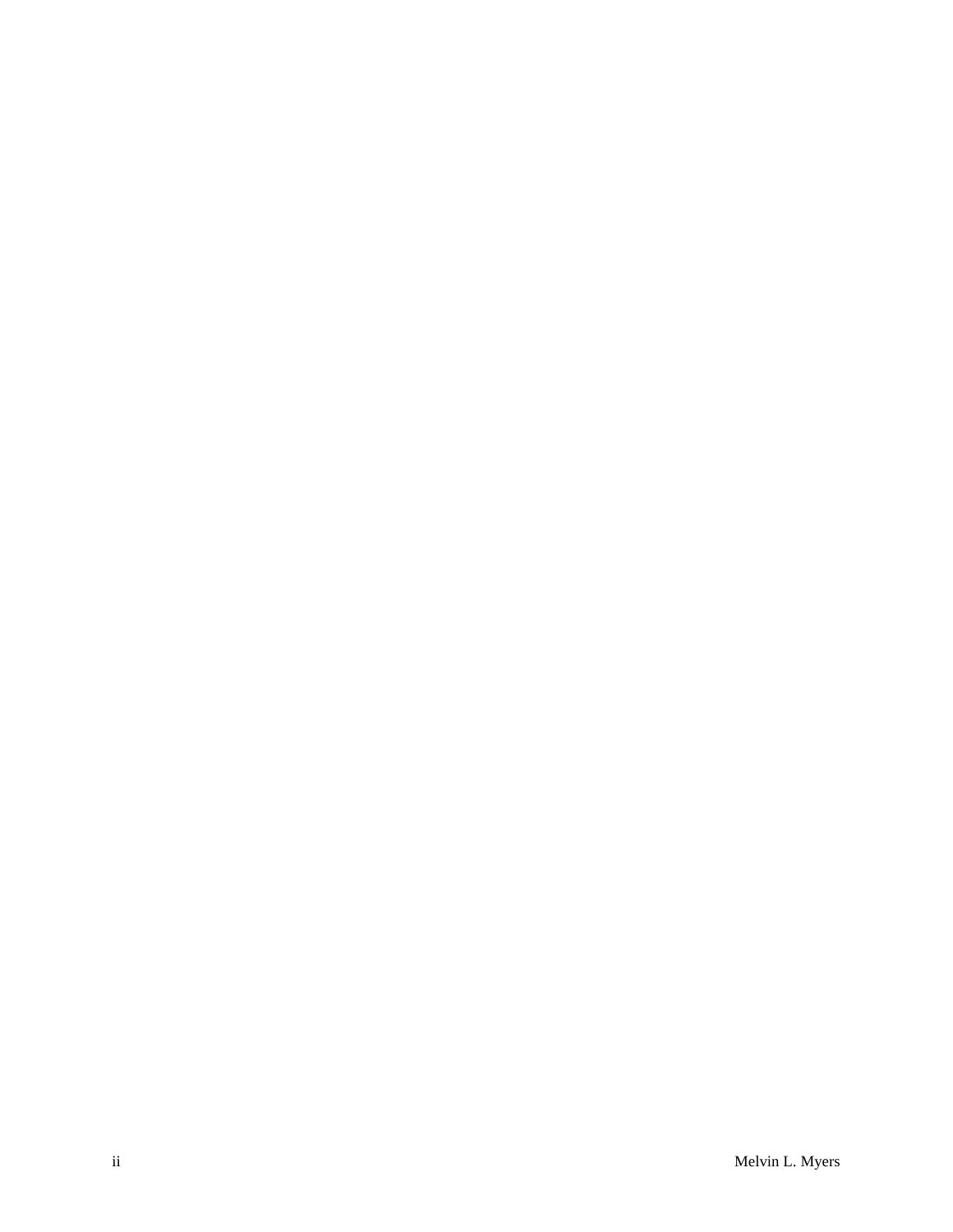## **Summary**

Compactors – also known as steamrollers – are mobile vehicles used to increase the density of soil and roadways and to seal and smooth asphalt surfaces. Compactors tend to overturn during some operations, thus putting their operators at risk. A rollover protective structure (ROPS) is a part of a compactor or other heavy equipment designed to protect an operator from a crushing injury in the event of a rollover. Particularly with seatbelt use, ROPSs have been shown to save lives.

 In 1971, the Employment Standards Administration, part of the U.S. Department of Labor, drafted the following language under the Construction Safety Act: "The promulgation of specific standards for rollover protective structures for compactors...is reserved pending consideration of standards currently being developed." The newly established U.S. Occupational Safety and Health Administration (OSHA) adopted the language in its rules the following year. Although consensus standards were developed soon thereafter (by the Society of Automotive Engineers), the OSHA rules were never changed to require ROPS on compactors.

This study examined government investigation reports of work-related deaths and injuries in 1986- 2002 to learn the public health implications of a widespread lack of ROPS and seatbelts on compactors. Among the findings:

• Operators and drivers have been killed or seriously injured as a result of a lack of ROPSs and seatbelts on compactors. Compactors with ROPSs were found to restrict overturns to 90°, whereas compactors without ROPSs were found to average more than two revolutions per event.

• Of 58 compactor overturns examined, nearly half involved the smooth-drum type of compactor, as compared with the steel-drum type and the pad-foot type.

• The highest overturn hazard locations were along roadway or embankment edges. The next-mosthazardous situation was runaway machines, typically down slopes.

• Compacting of soil appears to have been more hazardous than other compacting operations, especially for the smooth-drum and pad-foot compactors. Soil edges were a hazard, as were soft soil pockets that can drop under the weight of a unit.

• The stability of a compactor was affected by maintaining vibration while stationary, turning away from a slope with articulated steering, or using water as ballast, because water can slosh from side to side in the water tanks.

• Loading or unloading compactors on trailers posed potential overturn hazards; the hazards were caused by skidding on inclines by smooth-drum compactors, using wood blocks or planks as a ramp, or loading a narrow unit that lacks the width to reach both loading ramps.

• Failure to use a seatbelt when a compactor had an ROPS was a hazard. Some seatbelts were inoperable and some had not been installed on new compactors. However, using a seatbelt when there was no ROPS resulted in a death also.

• When an ROPS was reported as the part of a compactor that pinned or crushed an operator, in five instances where the reports were detailed, it was an overhead canopy that struck the operator.

• An OSHA directive in 1998 established that the lack of an ROPS and seatbelt on compactors is a hazard enforceable under the OSHA General Duty Clause.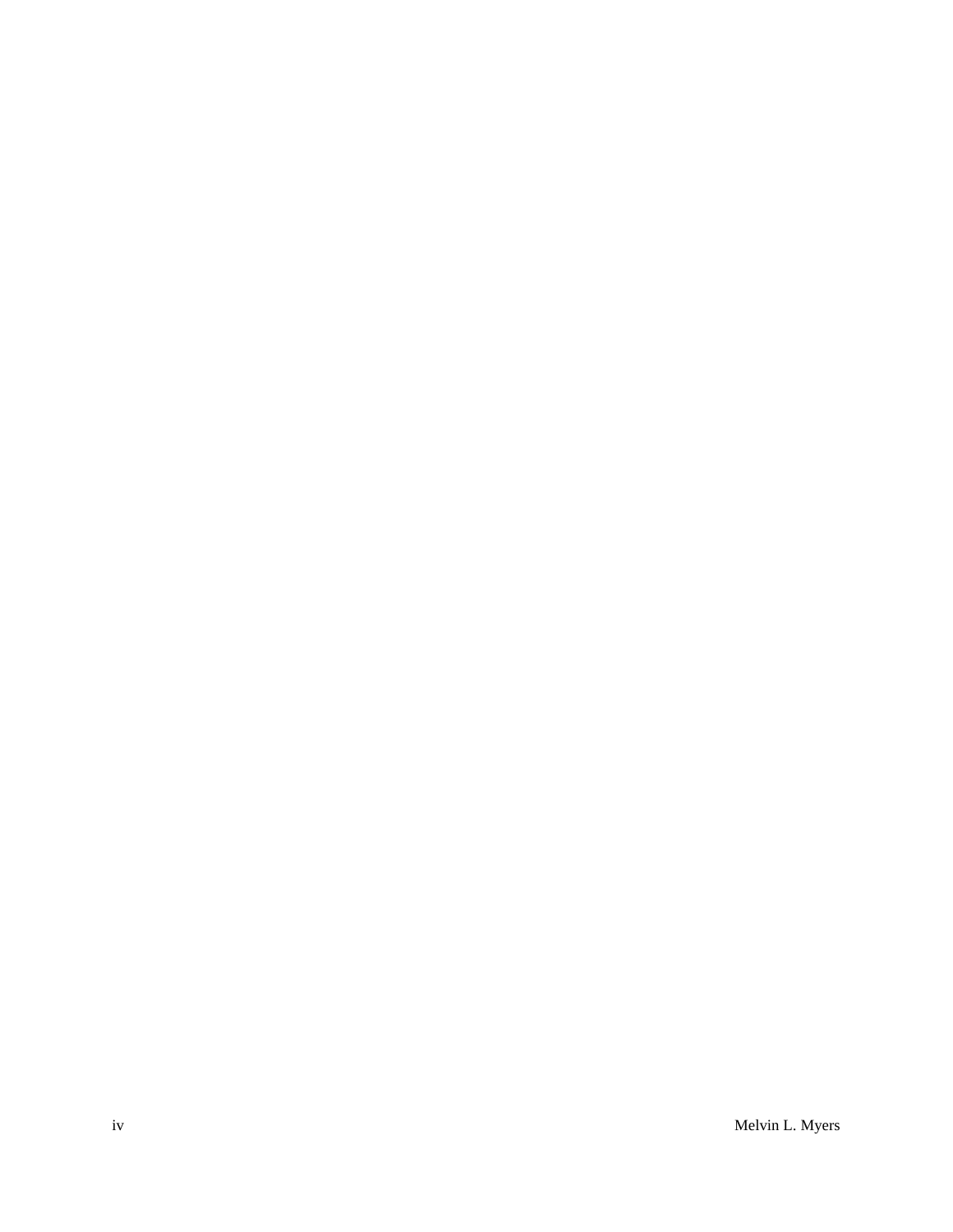Compactors, or steamrollers, are used to increase the density of embankments and roadways and to level and seal asphalt pavement. They have been indispensable in the construction of roads, streets, air strips, earthworks, parking lots, dams, levees, and railroad beds. Compaction is applied using pressure, kneading, impact, and vibration (Church 1981; Galion 1959). A rollover protective structure (ROPS) is a part of a compactor or other heavy equipment designed to protect an operator from a crushing injury in the event of a rollover.

Although ROPSs likely would save lives and prevent serious injuries of compactor operators, particularly with seatbelt use, the U.S. Occupational Safety and Health Administration (OSHA) has not promulgated a standard that would require the devices – and seatbelts – on compactors. The expectation for such a standard was based on a 1972 construction-equipment ROPS standard, which excluded compactors yet stated:

The promulgation of specific standards for rollover protective structures for compactors...is reserved pending consideration of standards currently being developed (29CFR1926.1000, p.327 ).

The following report uses government reports of work-related injuries and deaths to describe the hazards of construction work using compactors without ROPSs and with/without the added factor of seatbelt use.

Several questions drove the analysis. First, was a suggestion by Brickman and Barnett (1999) that ROPS present more of a hazard in an overturn than if they are not installed. Another is the question of the general effectiveness of ROPSs for compactors. A third issue has been the added value of seatbelt use. Fourth, what have been OSHA and industry responses thus far to the problem.

# **Background**

Decades ago, studies identified unstable embankment foundations as unable to support the weight of a compactor (Ritter and Paquette 1960, p. 374) and operating compactors at the edge of high fills as dangerous (Baker 1957). The Naval Training Command wrote that a "roller is easier to overturn than most other equipment," adding that rolling a shoulder presents a risk of an overturn into a ditch (1973, p. 375).

Some early statistics indicated a pernicious problem related to compactor overturns. California reported 14 compactor overturn-related deaths between 1965 and 1972 (White 1973). Woodward Associates' 1974 analysis reported 13 compactor overturn-related injuries during 1971 and 1972 in California.

The Construction Industry Manufacturers Association, CIMA, alerted the public to the hazard of operating compactors on slopes in a booklet (1978): "the danger of sliding and/or tipping on steep slopes is always present regardless of how heavy or stable your machine may appear to be." The booklet identified the potential of caving edges also. CIMA recommended always wearing a seatbelt on a compactor that was equipped with an ROPS; avoiding operating a machine too close to an overhang, deep ditch, or hole; and always traveling slowly over rough terrain and hillsides.

Between 1950 and 1970, two ROPS standards emerged that affected construction equipment: a Society of Automotive Engineers recommended practice and U.S. Army Corps of Engineers design criteria. Besides the Army Corps move, several government entities established ROPS standards: the states of California and Oregon, and the U.S. Departments of Agriculture (Forest Service) and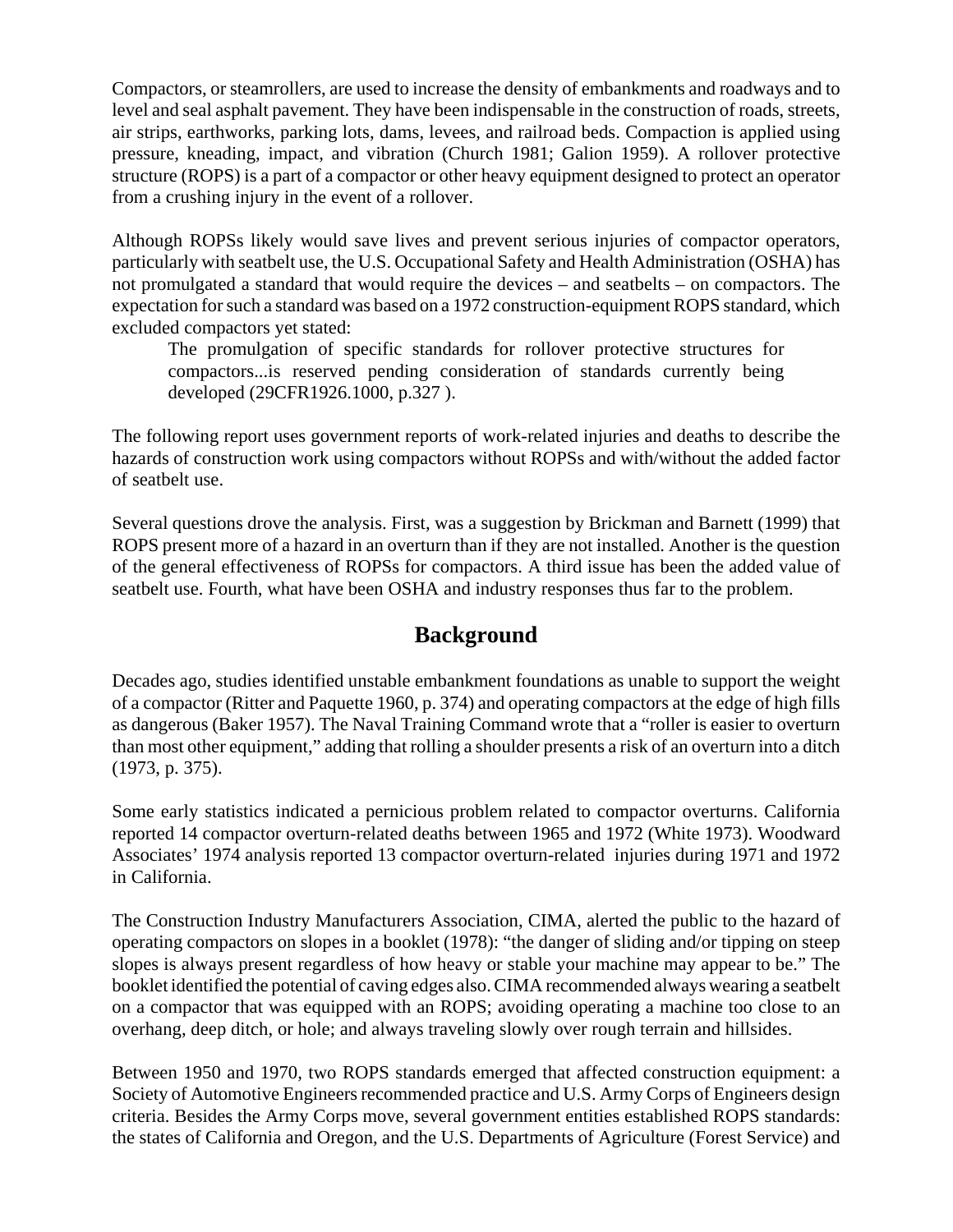Interior. In addition, several state highway departments specified ROPSs in purchase orders for construction and highway maintenance equipment.

### **The Society of Automotive Engineers Recommended Practice**

In 1966, the Society of Automotive Engineers (SAE) began developing recommended practices for protective devices for mobile construction and earthmoving equipment. The SAE developed a standard to allow an ROPS to yield through deformation and absorb some of the energy of a rollover so as to lessen the violence of the overturn. The structure was designed to deform through a plastic range that would neither break nor intrude into the operator's protective zone (National Safety Council 1976). It was not until 1975, however, that the SAE issued a recommended practice for ROPSs on compactors, classifying them as earthmoving construction equipment. In 1981, the SAE reclassified compactors as other than earthmoving machines (SAE 1975, 1981), thus removing compactors from a classification that included bulldozers, scrapers, and graders.

### **Army Corps of Engineers Requirements**

The Corps of Engineers began requiring heavy canopies as rollover protection on crawler tractors in 1960. In 1967, the Corps issued its Safety-General Requirements, which required steel canopies and seatbelts on any construction equipment that presented a construction hazard, including compactors (Article 18.A.20). The manual required a canopy design that would support twice the weight of the machine and provide at least a 52-inch clearance from the machine's deck to the roof of the canopy.

In 1970, the Corps issued a nationwide circular that required ROPSs to be used on construction projects; plus, whenever ROPSs were required for any part of a project, they were to be required for the entire project (Murphy 1970). The North Pacific Division of the Corps then issued a circular to establish a uniform policy for accepting ROPSs installed on construction equipment, which included rollers and compactors. Furthermore, because of the rough terrain on nearly all construction work and the potential number of rollovers in the Northwest, the Division required ROPSs unless specifically waived by the District Engineer (Zink 1970). In 1972, the Corps specified ROPSs on rollers and compactors (Woodward Associates 1974).

### **Other Governmental Actions**

Pursuant to the Construction Safety Act of 1969, the U.S. Department of Labor announced a notice of proposed rulemaking in 1971 to add Safety and Health Regulations for Construction to the *Code of Federal Regulations* (*Federal Register*, Feb. 2, 36:22). The proposed regulations included compactors as earthmoving equipment and required ROPSs to conform to SAE minimumperformance criteria. The final rule, published in 1971, read, "The promulgation of specific rules for compactors and rubber-tired "skid steer" equipment is reserved pending standards currently being developed." (*Federal Register*, April 17, 36:75)

With the passage of the Occupational Safety and Health Act (OSHAct), which took effect on April 29, 1971, publication of the construction rules in the *Code of Federal Regulations* was delayed until 1972, when OSHA published a rule for ROPSs that exempted compactors, as well (*Federal Register,* 37:66, April 5).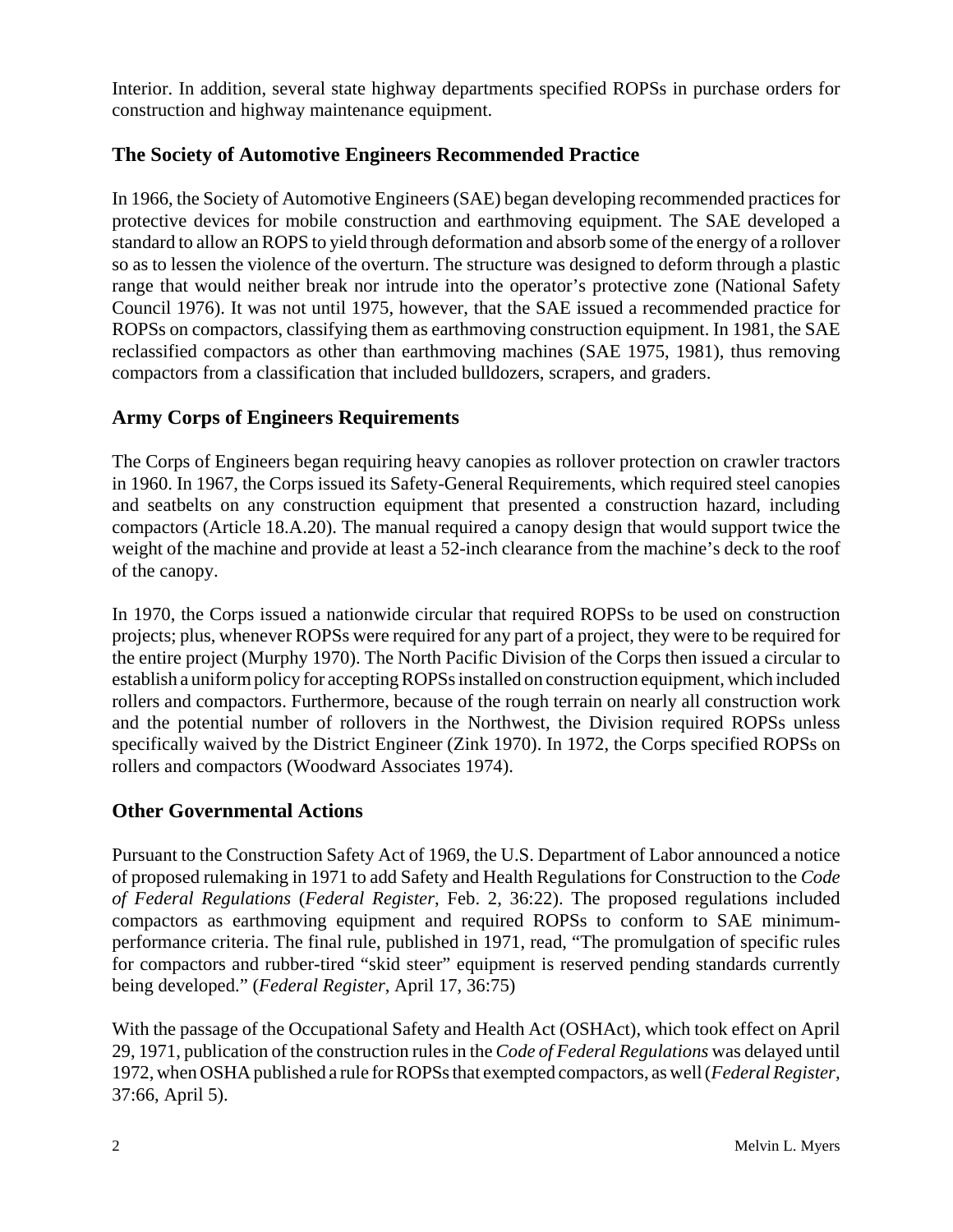In 1972, however, OSHA notified the public that if a standard was reserved with a delayed effective date, the working conditions would be subject to the General Duty Clause, Section 5(a)(1) of the Occupational Safety and Health Act. Under this clause, OSHA may cite an employer for failing to provide a place of employment free from recognized hazards that are likely to cause death or serious physical harm. OSHA named the lack of an ROPS as such a hazard in certain situations, but also named other factors, such as machine speed, nature of the soil, the grade of the terrain, falling-object risk, and training.

In 1976, California issued safety regulations that required ROPSs and seatbelts on rollers and compactors (Division of Industrial Safety 1976).

The Office of Management and Budget issued its Regulatory Program of the U.S. Government for April 1, 1985 to March 31, 1986. In the document, OSHA stated its intention to amend the current ROPS standard so as to eliminate gaps in coverage and specifically named the problem of deaths associated with compactors. OSHA stated that the installation of ROPSs and seatbelts on compactors could have prevented deaths, but said seatbelts were not required in 1971 because of the unavailability of technology (OMB 1985) (see below).

In the meantime, Miles (1986), of the OSHA Directorate of Field Operations, specified that the General Duty Clause could be cited when compactors were used in a manner that posed a recognized hazard to the operator.

In preparation for the ROPS rule, OSHA established a task force to develop requirements for compactors (Richter 1987). The task force recommended that compactors be equipped with ROPSs, as specified in SAE Recommended Practice J1040 (1986); that ROPS be designed to support at least two times the weight applied at the point of impact; and seat belts meet SAE J386. The industry expected OSHA to require ROPSs on all compactors in late 1988, and at least one company planned to offer ROPSs on all of its compaction equipment as standard equipment (Richter 1987). OSHA never promulgated the rule.

In 1998, OSHA issued a guideline that recognized equipment rollover as a hazard under the General Duty clause. OSHA recognized that ROPSs and seatbelts were feasible to reduce this hazard (Swanson 1998).

### **ROPS Effectiveness and Availability**

Protective canopies for crawler tractors and anti-roll bars for agricultural tractors had emerged in the 1950s (Myers 2000). The first patent for an agricultural tractor protective frame was issued in 1954, and the first use of an anti-roll bar on roadside mowing tractors was in 1958 (Skromme 1986). Construction equipment canopies were available from several manufacturers in 1958 (MacCollum 1958). Protective structures were demonstrated to be effective as early as 1956 by the U.S. Forest Service in overturn tests conducted on crawler tractors (E&R 1956). Anti-roll bars on mowing tractors were designed to prevent a roll beyond 90°, which proved to significantly reduce deaths from this type of work. These tractors experience slope exposures similar to the edge work of compactors.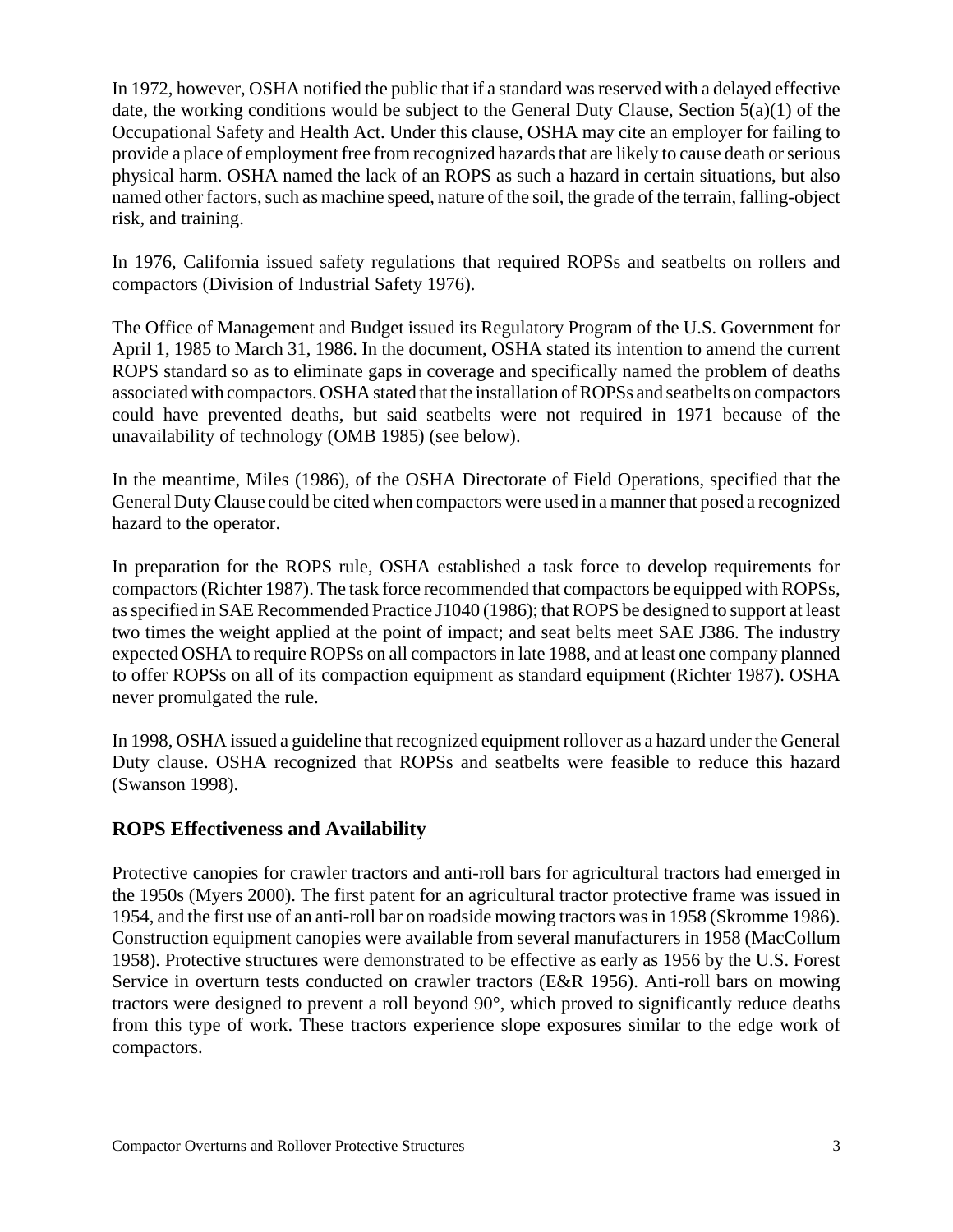Starting in June 1973, Woodward Associates (1974) conducted a study for OSHA on the feasibility of retrofitting ROPSs on construction equipment, excluding compactors. Nonetheless, fatality data analyzed from California and the Corps of Engineers included compactors. The study concluded that ROPSs clearly reduced injuries and deaths related to vehicle rollovers. Moreover, the study found that ROPS designs were available for most heavy-construction equipment manufactured after 1960 and that rollovers occurred in all types of terrain and to all types of vehicles.

In Sweden, the use of ROPSs on agricultural tractors has proven to be effective in reducing death rates from 17 per 100,000 tractors in 1960 to 0.3 per 100,000 tractors, with a 98% compliance in 1990; using seatbelts can save additional lives (Myers 2000). In addition, ROPS have proven to be life-savers where they have been required on mining (Woodward 1980) and construction equipment (MacCollum 1984).

In 1976, Saf-T-Cab , an ROPS manufacturer, listed available rollover protective structures for virtually all compactors manufactured in the United States based on the Corps of Engineers design criteria (Woodward Associates 1976) ( table 1).

| <b>Make</b>          | Model                                                                                         |
|----------------------|-----------------------------------------------------------------------------------------------|
| <b>Bros</b>          | SP, SPV 370, SPV 725, SPV 735, SPV 845, SP 2800, SP 3000, SP 3500, SP 6000, SP 10000          |
| Caterpillar*         | 814, 815, 824, 825, 830, 834, 835                                                             |
| Clark-Michigan       | RW-140, RW-181                                                                                |
| Galion               | 3-5, 5-8, 8-12, and 10-14 Ton Tandem; 10-12 and 12-14 Ton 3-Wheel; and 9-T-15 9-Wheel         |
| Hyster               | C-350A, C-451A, C-450, C-500, C-530, C-550                                                    |
| Ingersoll Rand       | SP 42, SP 54                                                                                  |
| Ingram               | 3-5, 5-8, 8-12, 10-14 Ton; 8, 10, and 14 Ton 3-wheel; 9-2800P, 9-3400-P, 11-2700, and 13-2300 |
| Koehring             | 60, 100, 140, K-550                                                                           |
| Raygo/Wagner         | 2-36, 45, 80, 400, 404, 600; (Wagner) SF-17, WC-317                                           |
| Tampo                | RS-16, RS-28, RS-38, RS-166A, RH-48, RP-16, SP-312, SP-750, SP-950                            |
| Vibro Plus (Dynapac) | $CA-25$                                                                                       |

**Table 1. Rollover protective structures available from Saf-T-Cab, Inc., for compactors, 1976** 

\* includes wheel dozers

 *Source*: Woodward Associates 1976.

### **Types of Compactors**

In 1973, the Society of Automotive Engineers described three types of compactors: tamping (pad) foot compactors, smooth steel rollers, and rubber-tired rollers in a nomenclature standard. The standard referred to compactors (also called "rollers") as smooth-drum, pad-foot (sometimes called "sheepsfoot"), and rubber-tired (also called "pneumatic") (figs. 1-3). Both the smooth-drum and padfoot compactors were manufactured as double drum or single drum, and some had a vibration mechanism designed into the drum wheels to assist in compaction. Units lacking the vibration feature were called static compactors.

An alternative steering mode for many compactors is articulated steering. This combines a prime mover (with the engine) and a trailer that are tightly connected. Steering is through two hydraulic cylinders that push and pull at the connection.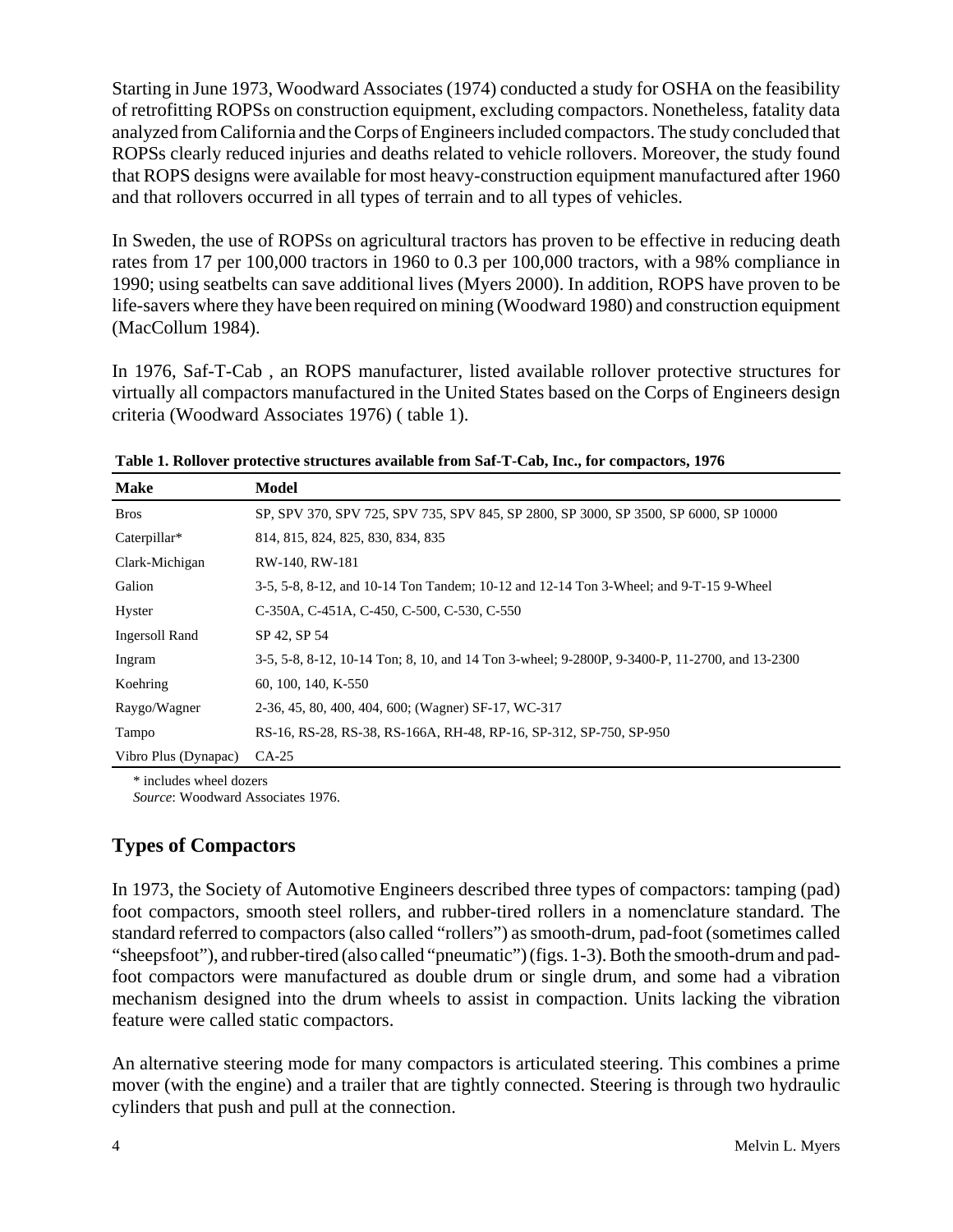On compactors, an ROPS can be designed with two posts or four posts (fig. 4) and can have a canopy overhead to provide shade; these canopies may be designed as part of the ROPS system. Some modern compactors use a single-post ROPS with a canopy extending to the sides to absorb the impact of an overturn. A principle in ROPS design is to restrict an overturn to no more than 90°.

# **Research Methods**

The collection of cases to be analyzed followed a two-step process. First, the researcher identified OSHA inspection reports and Fatality Assessment and Control Evaluation (FACE) investigations of compactor overturns and runovers by the National Institute for Occupational Safety and Health (NIOSH). Four of OSHA reports were also included in the NIOSH investigations. Most of the cases were found on the internet at the OSHA and NIOSH websites. Others were identified from newspaper articles, litigation files, and through assistance from the Portland, Oregon, Area OSHA Office. A total of 123 cases was identified.

The next step was to request the complete investigation report from OSHA under the Freedom-of-Information Act (although, to protect privacy, all names were expunged from the reports, except for decedents and officials representing the employers). The NIOSH reports were accessible through the internet.

Case files were compiled for 58 injury events involving compactor overturns (table 2). The cases ranged from the year 1985 to 2002.

Some OSHA reports related to the same incident; some addressed falls and collisions, as well as overturns. Eight others dealt with scheduled inspections in which the OSHA General Duty Clause was used to cite the lack of an ROPS or of a functioning seatbelt. OSHA data were not comprehensive and omitted many nonfatal events and all pre-1985 overturns, as well as incidents involving public employees where OSHA lacked jurisdiction.

Data from the reports were placed into a Haddon matrix to analyze the role of machine, environmental, and human factors and the temporal dimension (before, during, and after) of each incident (Runyan 1998; Hadden 1970, 1980). In addition, flowcharts were used to understand the factors that comprised the causal chain leading to and the characteristics of each overturn (Feyer and Williamson 1998; Myers 1992).

The Haddon matrix provided a way to categorize risk factors against three stages of an incident (*see* table 3). The first stage is pre-event (for example, compacting along an embankment edge); the second stage is the event (such as, an overturn); and the third stage is post-event (for instance, extrication). The risk factors were classified as related to the energy agent (such as, the compactor); the environment (for instance, a steep slope); and operator/driver (for instance, wearing a seatbelt).

Nonetheless, because of limitations in the data, this analysis can't show whether one type of compactor is more dangerous than the others; there is no way to know how much of the work was done using each type.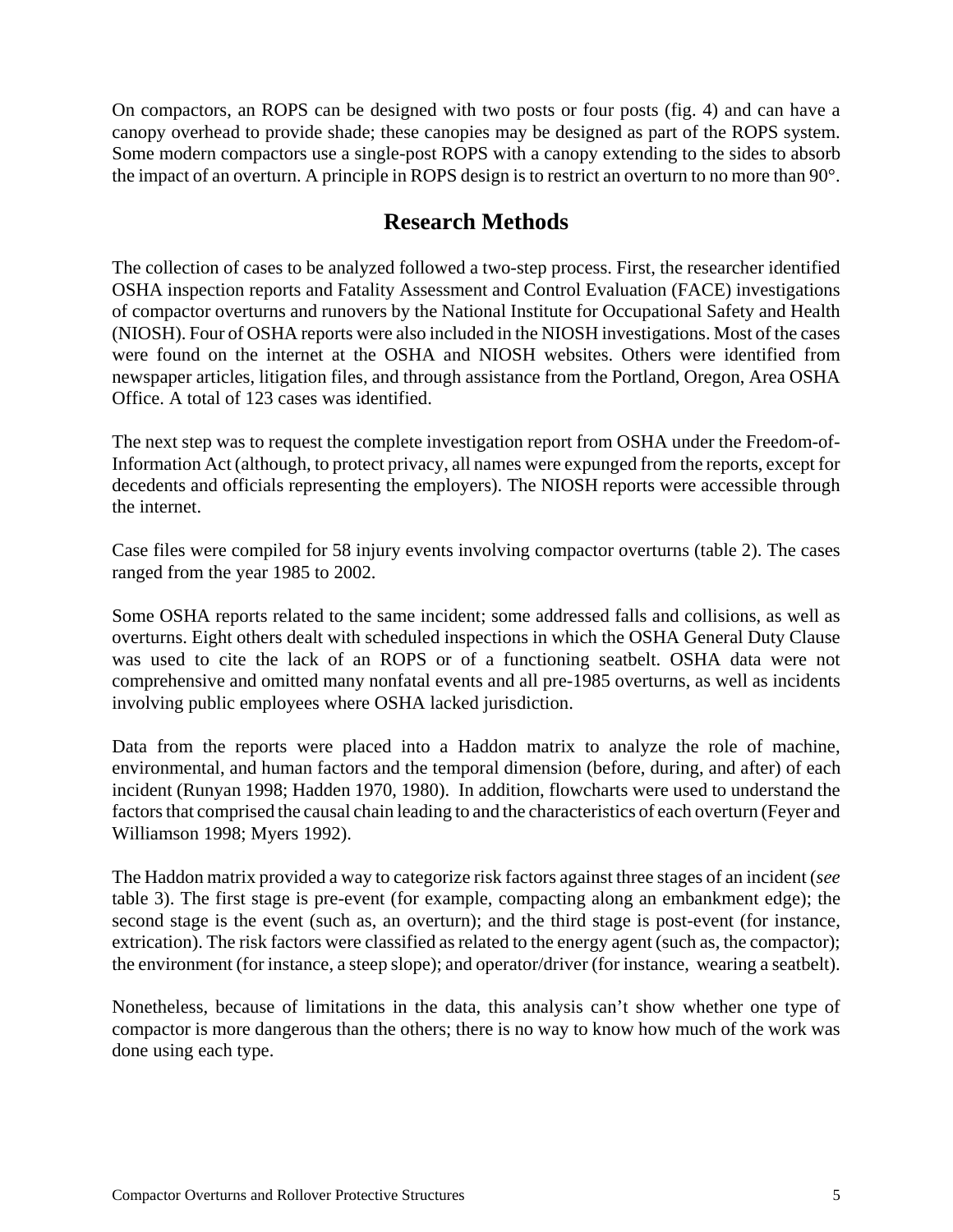|  |  |  |  |  |  | Table 2.58 compactor overturn cases analyzed, with associated characteristics |
|--|--|--|--|--|--|-------------------------------------------------------------------------------|
|--|--|--|--|--|--|-------------------------------------------------------------------------------|

|          | TUNIC<br><b>State</b> | ັັ<br>$\ddot{\phantom{a}}$<br><b>OSHA</b><br><b>Inspection</b><br><b>Number</b> | puccon   | Yr Injury<br>Type | Type of<br>Roller | UUJUJ UIIUI<br><b>ROPS</b> | , , , , , , ,<br><b>Seatbelt</b><br><b>Present Present</b> | <b>HILL ADDOCINICA</b><br>Incident<br><b>Type</b> | Roll<br>Over<br>deg. | chai acter lotres<br>Operation | <b>Comments</b>                                     |
|----------|-----------------------|---------------------------------------------------------------------------------|----------|-------------------|-------------------|----------------------------|------------------------------------------------------------|---------------------------------------------------|----------------------|--------------------------------|-----------------------------------------------------|
| 1        | AL                    | 300956950                                                                       | 96       | fatal             | rubber            | No                         | No                                                         | edge                                              | 180                  | loading                        | anti-sloshing baffles in water<br>tank              |
| 2        | AR                    | 107703555<br>107703563                                                          | 92       | fatal             | pad               | No                         | No                                                         | edge                                              | 180                  | soil                           | leg disability; unable to jump                      |
| 3        | CO.                   | 302071550                                                                       | 98       | fatal             | smooth            | No                         | No                                                         | runaway                                           | 540                  | transport                      | <b>ROPS</b> removed                                 |
| 4        | GA                    | 101281608                                                                       | 87       | fatal             | pad               | No                         | No                                                         | edge                                              | 190                  | soil                           |                                                     |
| 5<br>6   | GA<br>IL              | 102834579<br>100089754                                                          | 88<br>85 | fatal<br>fatal    | rubber            | No<br>No                   | No<br>No                                                   | runaway                                           | 180<br>900           | gravel<br>asphalt              |                                                     |
| 7        | IN                    | 124019019                                                                       | 93       | fatal             | smooth<br>smooth  | No                         | No                                                         | edge<br>runaway                                   | 180                  | transport                      |                                                     |
| 8        | KY                    | 115948929                                                                       | 91       | fatal             | rubber            | No                         | No                                                         | runaway                                           | unk                  | transport                      |                                                     |
| 9        | MD                    | 302796149                                                                       | 99       | fatal             | smooth            | No                         | Yes <sup>y</sup>                                           | edge                                              | 180                  | soil                           | wore seatbelt                                       |
| 10       | <b>MN</b>             | 104557012                                                                       | 87       | fatal             | pad               | No                         | No                                                         | edge                                              | 1080                 | soil                           |                                                     |
| 11       | MN                    | 111609665                                                                       | 90       | fatal             | rubber            | No                         | No                                                         | edge                                              | 270                  | gravel                         | 1963 model                                          |
| 12       | <b>MN</b>             | 120400437 <sup>a</sup>                                                          | 95       | fatal             | rubber            | No                         | No                                                         | runaway                                           | 180                  | asphalt                        |                                                     |
| 13       | MS                    | 017443771                                                                       | 88       | fatal             | pad               | No                         | No                                                         | edge                                              | 90                   | shoulder                       |                                                     |
| 14<br>15 | ΜS<br>MS              | 109070300<br>109257709                                                          | 94<br>95 | fatal             | pad<br>rubber     | No<br>No                   | No<br>No                                                   | edge                                              | 180<br>180           | soil                           | articulated position                                |
| 16       | <b>NC</b>             | 002998193                                                                       | 87       | fatal<br>fatal    | rubber            | No                         | No                                                         | edge<br>edge                                      | unk                  | gravel<br>shoulder             | dozer operator                                      |
| 17       | <b>NC</b>             | 014992093                                                                       | 86       | fatal             | rubber            | No                         | No                                                         | runaway                                           | 270                  | transport                      | turn angle problem                                  |
| 18       | <b>NC</b>             | 302936265 <sup>b</sup>                                                          | 00       | fatal             | smooth            | No                         | No                                                         | edge                                              | 90                   | asphalt                        | asphalt sank, 1T unit                               |
| 19       | <b>NM</b>             | 300675071                                                                       | 99       | fatal             | rubber            | No                         | Yes <sup>y</sup>                                           | edge                                              | 180                  | soil                           | wore seatbelt                                       |
| 20       | NY                    | 115927170                                                                       | 92       | fatal             | smooth            | No                         | No                                                         | edge                                              | unk                  | shoulder                       |                                                     |
| 21       | OH                    | 103040200                                                                       | 91       | fatal             | smooth            | No                         | No                                                         | edge                                              | 90                   | asphalt                        |                                                     |
| 22       | OH                    | 103336467                                                                       | 95       | fatal             | smooth            | No                         | No                                                         | edge                                              | 180                  | shoulder                       |                                                     |
| 23       | OH                    | 301530283                                                                       | 97       | fatal             | smooth            | No                         | No                                                         | edge                                              | 180                  | transport                      |                                                     |
| 24<br>25 | OH<br><b>OR</b>       | 302510367                                                                       | 99<br>90 | fatal             | smooth            | No                         | No                                                         | edge                                              | 220                  | asphalt                        |                                                     |
| 26       | <b>OR</b>             | 107298770<br>115714776                                                          | 91       | fatal<br>fatal    | smooth<br>smooth  | No<br>No                   | No<br>No                                                   | edge<br>edge                                      | 360<br>180           | chip-seal<br>shoulder          | vibrator on, stopped                                |
| 27       | SC                    | 126476977                                                                       | 95       | nonfatal          | smooth            | No                         | No                                                         | edge                                              |                      | soil                           |                                                     |
| 28       | <b>SD</b>             | 113327894                                                                       | 98       | nonfatal          | rubber            | No                         | No                                                         | edge                                              | 180                  | shoulder                       | articulated position                                |
| 29       | ТX                    | 102338530                                                                       | 88       | fatal             | rubber            | No                         | No                                                         | edge                                              | 630                  | shoulder                       |                                                     |
| 30       | TX                    | 103609319                                                                       | 86       | fatal             | rubber            | No                         | No                                                         | edge                                              | 450                  | shoulder                       | water ballast                                       |
| 31       | TX                    | 108761438                                                                       | 91       | fatal             | smooth            | No                         | No                                                         | runaway                                           | 720                  | chip-seal                      | no brake fluid                                      |
| 32       | WA                    | 115328064                                                                       | 97       | fatal             | smooth            | No                         | No                                                         | edge                                              | 180                  | shoulder                       |                                                     |
| 33       | OK                    | 103637120                                                                       | 86       | fatal             | rubber            | unk                        | unk                                                        | unk                                               | unk                  | unk                            | riding double                                       |
| 34<br>35 | SC<br>ТX              | 124654401                                                                       | 93       | nonfatal          | smooth            | unk                        | unk                                                        | edge                                              | 180                  | loading                        | used only one ramp                                  |
| 36       | ТX                    | 107562456<br>101496586                                                          | 92<br>89 | fatal<br>fatal    | pad<br>unk        | unk<br>unk                 | unk<br>unk                                                 | edge<br>runaway                                   | unk<br>unk           | transport<br>in tow            | ramp                                                |
| 37       | AK                    | 124096314 <sup>c</sup>                                                          | 97       | fatal             | smooth            | Yes                        | Yes"                                                       | edge                                              | 90                   | loading                        | "top member of ROPS"                                |
| 38       | AR                    | 110353844                                                                       | 93       | fatal             | pad               | Yes                        | Yes <sup>n</sup>                                           | edge                                              | 90                   | soil                           | struck "right top portion of<br>the ROPS'           |
| 39       | GA                    | 302563101                                                                       | 00       | fatal             | pad               | Yes                        | Yes <sup>n</sup>                                           | edge                                              | 90                   | soil                           | ROPS struck victim;<br>unbuckled belt to jump       |
| 40       | GA                    | 303378830                                                                       | 00       | nonfatal          | pad               | Yes                        | Yes <sup>n</sup>                                           | edge                                              | 90                   | soil                           | "top of ROPS"                                       |
| 41       | KY                    | 002781524                                                                       | 87       | fatal             | pad               | Yes                        | Yes"                                                       | edge                                              | 90                   | soil                           | ROPS crushed skull                                  |
| 42       | KY                    | 304289200                                                                       | 01       | fatal             | pad               | Yes                        | Yes <sup>n</sup>                                           | object                                            | unk                  | soil                           | struck in head by overhead<br>canapy                |
| 43       | MD                    | 127378016                                                                       | 96       | nonfatal          | smooth            | Yes                        | defective                                                  | edge                                              | unk                  | stone                          | pinned under "overhead<br>protection"               |
| 44       | MD                    | 127378594                                                                       |          | 97 nonfatal       | smooth            | Yes                        | defective                                                  | soft area                                         | 90                   | soil                           | "overhead canopy," vibrator<br>may have been on     |
| 45<br>46 | ΜN<br><b>MO</b>       | 104558358<br>FACE <sup>d</sup>                                                  | 87<br>97 | fatal<br>fatal    | pad<br>smooth     | Yes<br>Yes                 | Yes <sup>n</sup>                                           | edge<br>edge                                      | 90<br>unk            | soil<br>asphalt                | ROPS on arm<br>struck by ROPS                       |
| 47       | MT                    | 100762657                                                                       | 89       | fatal             | pad               | Yes                        | Yes <sup>n</sup>                                           | edge                                              | unk                  | soil                           | pinned by ROPS                                      |
| 48       | NC.                   | 018576249                                                                       | 91       | fatal             | pad               | Yes                        | No                                                         | edge                                              | 720                  | landfill                       | cab crushed                                         |
| 49       | NC.                   | 111116166                                                                       | 95       | fatal             | pad               | Yes                        | Yes <sup>n</sup>                                           | edge                                              | 90                   | rock                           | "roll bar cage" above pinned<br>victim              |
| 50       | NC                    | 111116257                                                                       | 94       | fatal             | smooth            | Yes                        | 1 of $2n$                                                  | edge                                              | 90                   | loading                        | struck by ROPS, 2 seats, 1<br>belt                  |
| 51       | <b>NC</b>             | 305747313                                                                       | 02       | fatal             | smooth            | Yes                        | No                                                         | runaway                                           | 90                   | transport                      | head struck canopy support                          |
| 52       | NY                    | 106161888                                                                       | 02       | nonfatal          | smooth            | Yes                        | Yes <sup>n</sup>                                           | soft area                                         | 90                   | soil                           | "top of ROPS" pinned head                           |
| 53       | OH                    | DOE <sup>e</sup>                                                                | 02       | none              | smooth            | Yes                        | Yes <sup>y</sup>                                           | slope                                             | 90                   | soil                           | survived                                            |
| 54       | 0R<br>SC              | 105201941<br>302417621                                                          | 88       | fatal             | rubber            | Yes                        | Yes <sup>n</sup>                                           | runaway                                           | 90                   | transport                      | rear gravel box on victim<br>cab, new, pinned under |
| 55<br>56 | ТX                    | 109448084                                                                       | 99<br>93 | fatal<br>fatal    | smooth<br>smooth  | Yes<br>Yes                 | No<br>Yes <sup>n</sup>                                     | edge<br>turn                                      | 90<br>90             | soil<br>transport              | ROPS<br>"roof of cab" landed on                     |
| 57       | TX                    | 302662770                                                                       | 00       | fatal             | pad               | Yes                        | Yes <sup>y</sup>                                           | soft area                                         | 90                   | soil                           | victim<br>crushed by canopy "cross-                 |
|          |                       | 58 WA 303218817                                                                 | 00       | <u>fatal</u>      | smooth            | Yes                        | Yes <sup>n</sup>                                           | edge                                              | 90                   | soil                           | beam"<br>ROPS on shoulder                           |

NOTE: for NIOSH FACE reports see http://www.cdc.gov/niosh/injury/traumaconstructface.html

a NIOSH FACE Report 95MN47

b NIOSH FACE Report 2000-20

c NIOSH FACE Report 97AK01

d NIOSH FACE Report 97MO37

e U.S. Department of Energy (2002)

f NIOSH FACE Report 99SC03

y seatbelt worn

n seatbelt not worn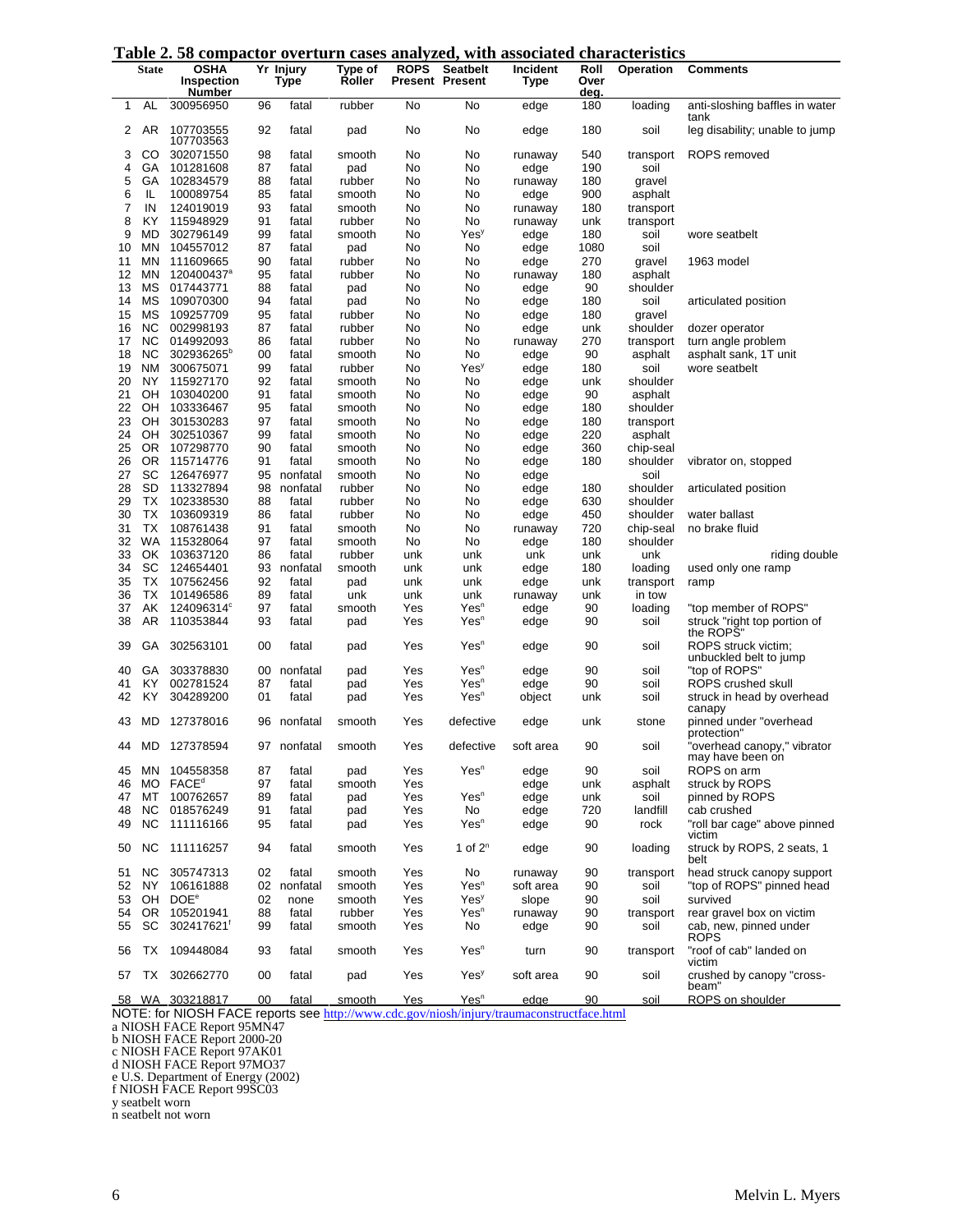| Table 5. Use of the Haddon matrix to analyze the risk factors related to a compactor<br>overturn injury |                                                                                                                      |                                                                       |                                                          |  |  |  |  |  |
|---------------------------------------------------------------------------------------------------------|----------------------------------------------------------------------------------------------------------------------|-----------------------------------------------------------------------|----------------------------------------------------------|--|--|--|--|--|
| Factor                                                                                                  | <b>Pre-event</b>                                                                                                     | Event                                                                 | Post-event                                               |  |  |  |  |  |
| <b>Machine</b>                                                                                          | 1. articulated steering<br>2. a 9-wheel rubber-tired roller<br>3. no ROPS or seatbelt                                | 1. rolled about $190^\circ$<br>2. ballast dumped out                  | 1. steering wheel and<br>throttle controls crushed       |  |  |  |  |  |
| <b>Environment</b>                                                                                      | 1. non-paved road<br>2. ditch along road edge<br>3. company required seatbelt<br>use when present<br>4.4% road grade | 1. soft sand/gravel edge<br>2. sunny<br>3. roadside ditch 6-feet deep | 1. tire marks indicate sharp<br>turn away from road edge |  |  |  |  |  |
| Operator/<br>driver                                                                                     | 1. 21-year-old female<br>2. 20 minutes of training<br>3. 200 hours of experience<br>4. driving in reverse            | 1. head, shoulder, and arm<br>pinned under machine                    | 1. extricated by co-worker<br>2. permanent brain damage  |  |  |  |  |  |

# **Table 3. Use of the Haddon matrix to analyze the risk factors related to a compactor**

# **Machine, Environmental, and Human Factors**

Machine, environmental, and human factors contributed to the 58 compactor overturn injuries described in the OSHA and FACE investigation reports analyzed in detail (*see* table 2).

### **Machine-Related Factors**

Of the 58 overturns, nearly half (27) related to the smooth-drum, with the remainder roughly divided between the pad-footed (15) and rubber-tired (13) compactors (fig. 5). The type of compactor in one case was unknown.

For the pad-footed compactor overturns, all but two occurred along a road or embankment edge. One other overturn was initiated by an obstruction and another by sinking soft soil. The circumstances related to one overturn were unknown. Eight of the rubber-tired compactor overturns occurred at a road or embankment edge, and another five occurred when a unit went out of control as a runaway because of either brake or gear-shifting defects. As for the smooth-drum compactor, 20 of the 27 overturns occurred along roadway or embankment edges, four were runaways, one was cornering too fast, one was initiated by sinking soft soil, and the cause of one was unknown.

In two cases, leaving a compactor vibrator engaged while stationary may have led to the settling of soil on one side of the unit, allowing it to drop at an angle and overturn. Research has also identified cases where articulation of a mobile unit with the jackknife pointed toward an edge presented a substantial overturn hazard. Three situations led to a hazard in articulated (prime mover and trailer) units. In one situation, the center of gravity of the prime mover and the trailer may have combined in the turned situation to lower the tip angle of the compactor. (In a turned position, the wheels are directed away from the center and may no longer support that portion of the vehicle.) In another situation, the unit's momentum may have aided a tripping situation for an overturn. In the third situation, when turning away from an edge, one set of wheels or drums pointed away from the edge while the other set pointed and moved toward the edge.

A sloshing effect can also be a factor in overturns. Water may be used as ballast in ballast bins or in drums, and water tanks are typically mounted on compactors as a source for spraying. This water or other liquid can slosh toward a slope causing a shift in the center of gravity of the unit.

In another case, an operator steered across a road, but the steering angle of the machine did not allow him to turn sharply enough to become parallel with the edge, and thus, he went over the edge.

More than half  $-55%$  – of the compactors involved in the 58 overturns did not have ROPSs, including 93% of the rubber-tired ones. The lack of an ROPS was a risk factor for an injury. By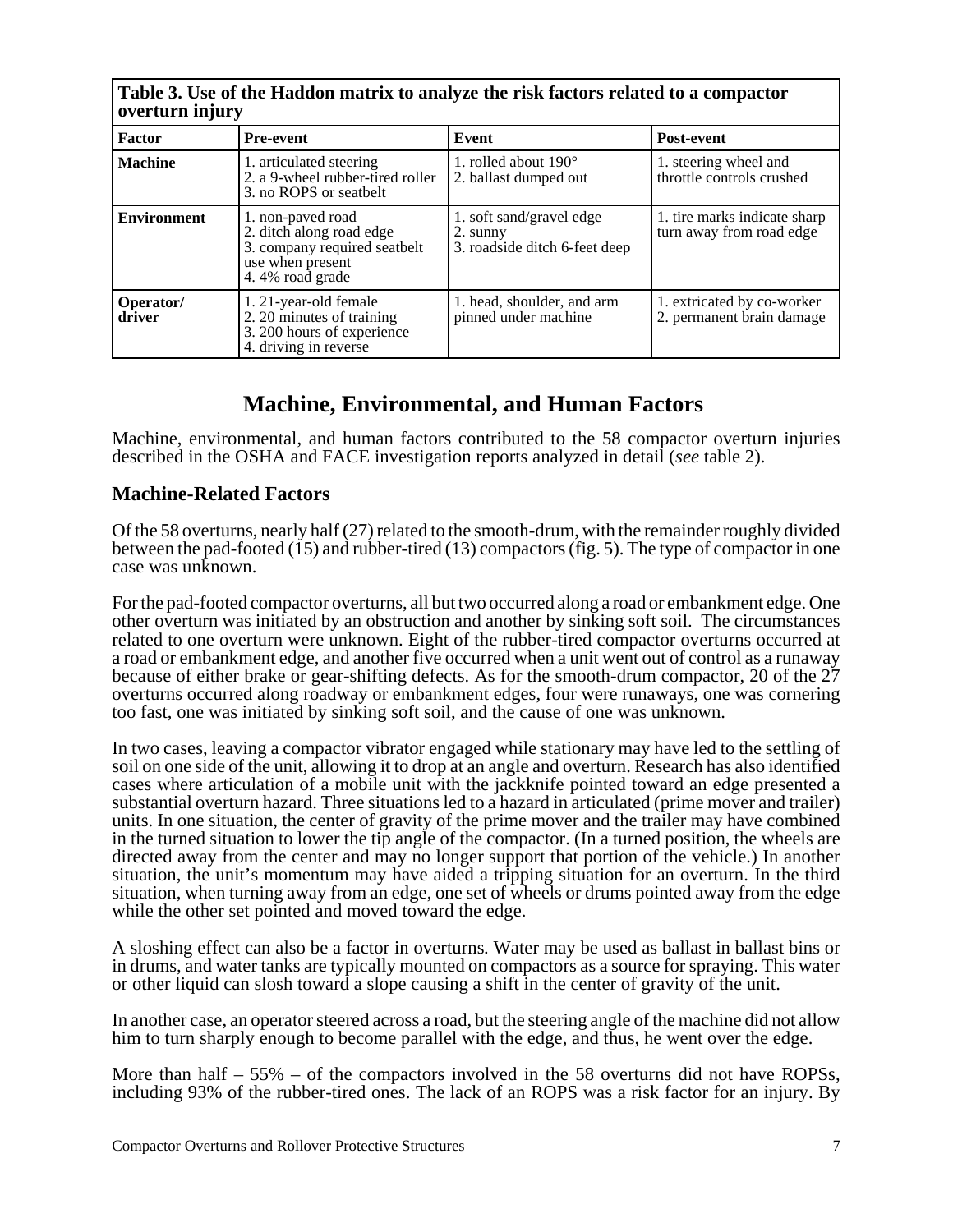contrast, an ROPS in combination with a seatbelt offered a system of operator protection in the case of an overturn. However, two new compactors failed to have a seatbelt installed, and two other seatbelts were inoperable with a broken latch and a missing nut needed to secure the belt to the unit.

When a compactor was restricted to a 90 $^{\circ}$  overturn, the severity of any injury was less. Two additional examples not investigated by OSHA indicated the value of ROPS (U.S. Department of Energy 2002). In one such overturn, the operator, who'd worn a seatbelt, walked away without serious injury (fig.6). This unit overturned because it was compacting a slope laterally rather than up and down the slope. In another case, a four-post ROPS is credited with saving the operator's life in another pad-foot single-drum overturn (Patterson 1987). The operator suffered no fractures and was released from the hospital.

#### **Environmental Factors**

The most significant environmental factor contributing to compactor overturns was found to be working near an edge of a road or embankment (*see* fig. 5). The slope at which an overturn was initiated ranged from 12° to 45°, and some overturns occurred with abrupt drop-offs such as over a pavement edge. A compactor may extend over an edge, an edge may give way and sink, or an edge may be sloped so that other factors may accumulate so as to reach the tip angle of the unit. There were two cases in which a compactor sank on a deep asphalt pour that was still warm and caused a tipping situation.

Next in significance in this category were steep slopes and roadway curves, where gear-shifting problems or poor brakes led to runaways (fig. 7). Indeed, steep slopes and curves at the bottom of a roadway have combined to present an overturn hazard; notably, no pad-footed compactor experienced a runaway, perhaps because that type of compactor does not operate on smooth surfaces. Other conditions contributing to runaways included hitting soft soil areas that depress on relatively level land, turning too fast, and kinetic issues such as striking rocks or other obstructions in a roadway.

In connection with the environment, the type of operation was also associated with compactor overturns. In compacting soil, pad-footed and smooth-drum compactors predominate, because rubber-tired compactors are rarely used for this task. Driving a compactor from one location to another as a method of transport was also related to overturns, principally through runaway excursions.

Compacting roadway shoulders presented a risk because a shoulder is an edge. When a compactor attempted to stay off asphalt while compacting a shoulder, some overturns occurred where a shoulder wasn't wide enough. Asphalt compacting presented a risk at the road edge where the deep, hot mix sank under the compactor's weight and on slopes when runaway excursions occurred on the smooth surface.

Hazards during gravel compacting may be similar to those associated with shoulder work Loading and unloading compactors from trailers posed hazards because of the lack of friction of a steel-drum on ramps, the sometime lack of adequate width to reach from one ramp to another, the occasional use of unstable boards as ramps, or unloading onto a slope where a runaway was possible after descending a ramp. Compacting stone may be hazardous because the stone can be slippery. Landfills present irregular and steep terrain.

#### **Human Factors**

The most serious human factor was a lack of seatbelt use, or an operator's unbuckling a seatbelt during an overturn and attempting to jump. However, using seatbelts without an ROPS is a recognized crushing hazard also, and one individual was belted in while there was no ROPS. In an overturn without an ROPS, the operator's chance of survival depends on jumping clear of the overturn path. One victim was unable to jump because of a disability.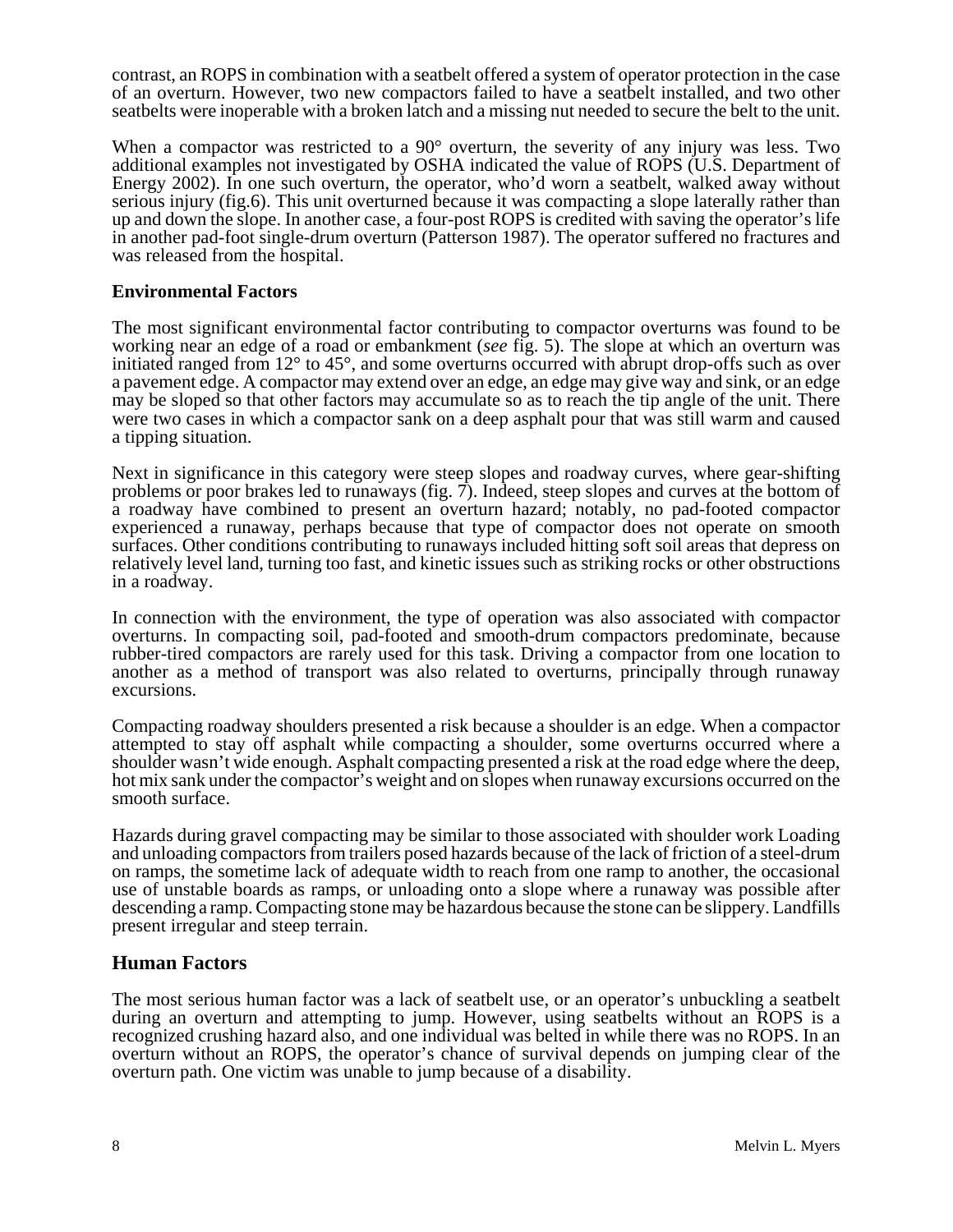# **Possible ROPS Design Defects**

One argument against implementing an OSHA standard for ROPSs on compactors has been that ROPSs are a hazard, because Brickman and Barnett (1999) identified 11 cases in which an ROPS was the crushing agent in an overturn injury.

In this study of 58 cases, one ROPS design feature did emerge as a consistent safety issue. In five of the cases in which an ROPS was cited as the cause of a fatal injury, a canopy struck the operator. Canopies have typically been used for shade, but have been adopted in some cases as part of ROPS design. Other cases of individuals struck by ROPSs did not contain enough information to determine the part of the structure that struck the victim. The number of incidents may have been higher than the 5 incidents identified, because a falling or jumping operator would likely move in the direction of the canopy during a rollover.

Every ROPS-equipped compactor considered in this study of 58 cases was restricted to a 90° overturn, except one. The exception was a 1972 model landfill pad-foot compactor with an atypical tricycle design that overturned, crushing the cab, and killing the operator. The compactor overturned twice (720°), with the cab offering little resistence to the overturn, thus making it ineffective as an ROPS.

In another case of a fatal overturn in an ROPS-equipped compactor, there was a design problem: the seat was situated to the side for improved edge viewing but rendered the unit more awkward to steer, especially in a runaway situation (fig. 8). (The compactor was not equipped with a seatbelt.)

### **Seatbelt Effectiveness**

Seatbelts appear to prevent injuries as a result of collisions or potential falls from an ROPS-equipped compactor. Several cases included runaway units that did not overturn, but from which operators fell or jumped and were injured by the impact of the fall. An ROPS-seatbelt combination might have prevented injuries, if a seatbelt had been used. Other situations involved collisions with either offhighway or highway vehicles in which a seatbelt likely would have saved lives. The victims in the two collisions that did not involve overturns were thrown off a compactor by the force of a collision and killed by the impact of the crash.

Several factors led to the problem of seatbelt non-use. Among these were the failure of an operator to use a belt (possibly because of discomfort or seatbelt malfunction), unfastening a belt during a runaway excursion or overturn as a panic response, the lack of a seatbelt with an ROPS, the presence of a seatbelt when an ROPS was not present, and dependence upon a cab as a restraint system.

If cabs are used as restraints, instead of seatbelts, the doors must be closed. Three cases involved cabs. One was a case of a non-crush-resistant cab, which was discussed above. The other two cases involved operators who had a cab door open and, during an overturn, each operator was unrestrained, falling through the door and being crushed by the cab frame. The Scandinavians have adopted enclosed cabs as their restraint device (Myers 2000), but the door needs to be closed to restrain the operator in the event of an overturn.

## **OSHA Enforcement**

Until the early 1990s, OSHA typically excluded overturns from ROPS-related citations, because a standard was not in force. However, some jurisdictions and states used OSHA's General Duty Clause to cite employers who failed to provide a workplace free of the overturn hazard. In addition, compliance officers used the clause to cite employers for not requiring the use of a seatbelt in the presence of an ROPS. The OSHA 1998 directive (Swanson) provides for consistency in citing the lack of an ROPS as a violation under the clause. Six compactor-overturn cases were cited as General Duty Clause violations between 1999 and 2002.

## **Discussion and Recommendations**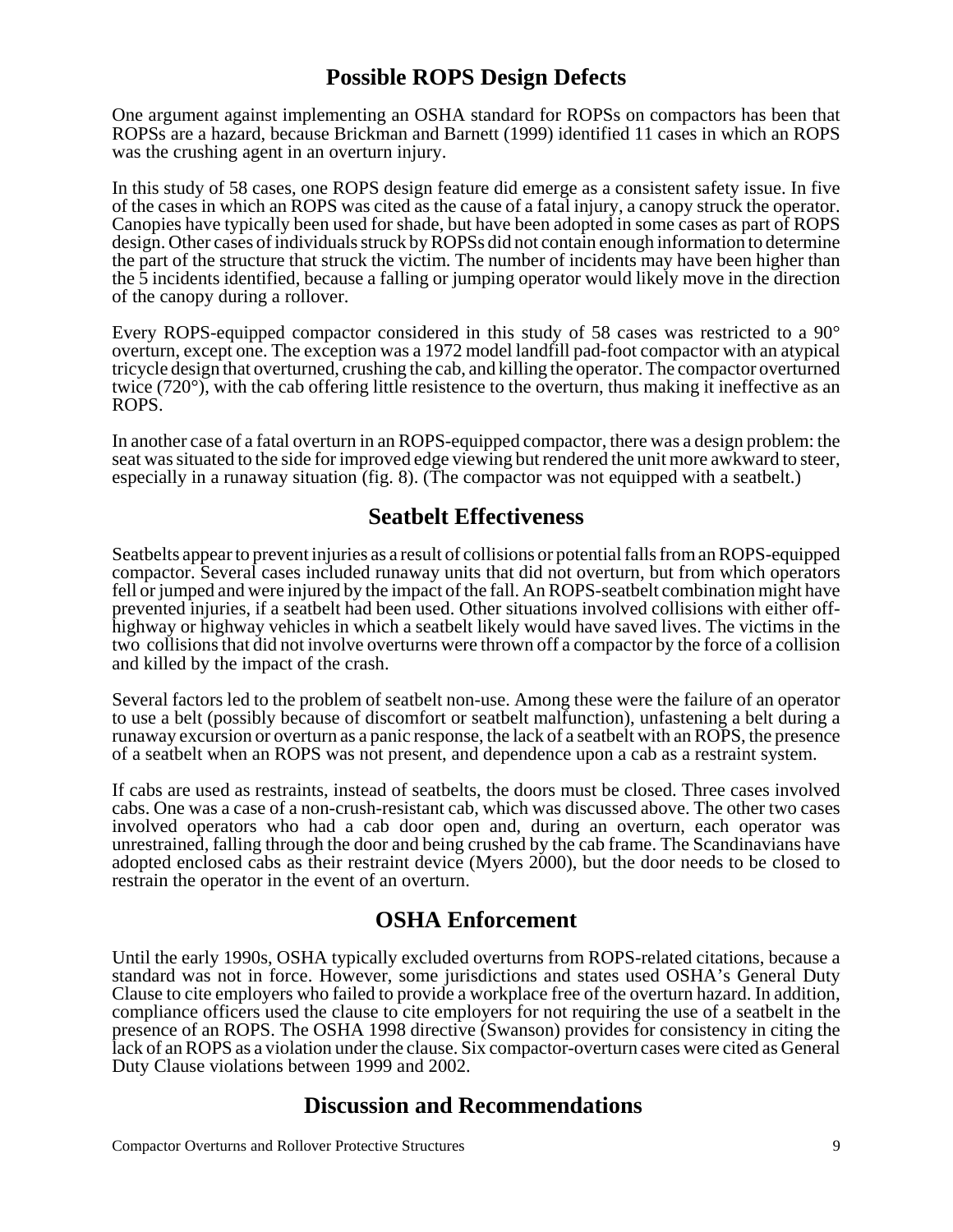Workers continue to die and suffer injury from overturns of compactors lacking ROPSs more than 30 years after the passage of the Occupational Safety and Health Act of 1970, which established OSHA. The problem has long been recognized.

As long ago as 1974, in his report to OSHA, Woodward felt compelled to offer insight – albeit unsolicited – into a myth of compactor safety:

The number of deaths and injuries attributed to the overturn of asphalt rollers would seem to indicate the improbability of designating "safe" work practices for the seven types of vehicles studied in this program. Asphalt rollers are almost always used on flat level road sections with small grade changes. They are never used off the highway bed in rocky, uneven terrain (like a dozer is), never used at a high speed with heavy loads (like a scraper is), never used in a manner to radically change their center of gravity (like a loaded front-end loader), never even used in the relatively shallow sloping angles that a motor grader experiences. A description of the work practices of a roller would seem, on paper, to indicate work conditions that are very unlikely to allow roll-overs. But rollers do overturn! And operators are injured and killed.

Several recommendations are offered as a result of this study.

- OSHA should promulgate a standard that requires ROPSs and seatbelts on all compactors (rollers) where employers are covered by the OSHAct. This standard should extend beyond the construction sector and should include public employees in state OSHA plans. In the interim, OSHA should establish a special-emphasis program that cites the lack of an ROPS and seatbelt on compactors (and all off-highway vehicles) as a violation of the General Duty Clause.
- The U.S. Department of Labor's Advisory Committee on Construction Safety and Health should consider recommending an emergency temporary standard to OSHA that requires the installation of ROPSs and seatbelts on compactors (rollers).
- All compactors (or rollers) an ROPS should either be retrofitted with an ROPS and seatbelt or scrapped.
- Training procedures for the safe operation of compactors (rollers) are needed. These procedures need to deal with the safety of an extra rider on the vehicle during instruction. The training of operators as established by the manufacturer should include the following:
	- proper uses of a compactor (for instance, roll slopes perpendicularly and not laterally)
	- the presence of an ROPS
	- mandatory presence of (and use of) operational seatbelts
	- procedures for runaway prevention and actions in case of a runaway
	- stability factors of the vehicle including knowledge of its tip angle, the effect on the tip angle of adding ballast, the static and dynamic effect on the center of gravity of articulating the vehicle, and its inherent instability as compared to other vehicles

• environmental hazards, including slopes, edges, obstructions, hot asphalt at the edges, soft soil pockets, and the lack of friction on rock surfaces

- the need to properly maintain the vehicle-braking system.
- Research is needed into how to prevent the overturn-related crushing of an operator by the canopy portion of an ROPS in the event of a seatbelt failure or a failure in to use a seatbelt.
- Vibratory compactors should be designed to automatically disengage (from dynamic to static mode) when an operator stops a vehicle.
- Articulated vehicles should be designed for stability in any operational position.
- Vehicles with ROPS cabs should be designed to operate only when the door is shut
- Trailers with loading ramps should be used when transporting compactors so the ramps can accommodate the width of the compactor and assure adequate friction to avoid slipping or skidding.
- Padding on the interior of the ROPS is needed to protect against head injury during overturns.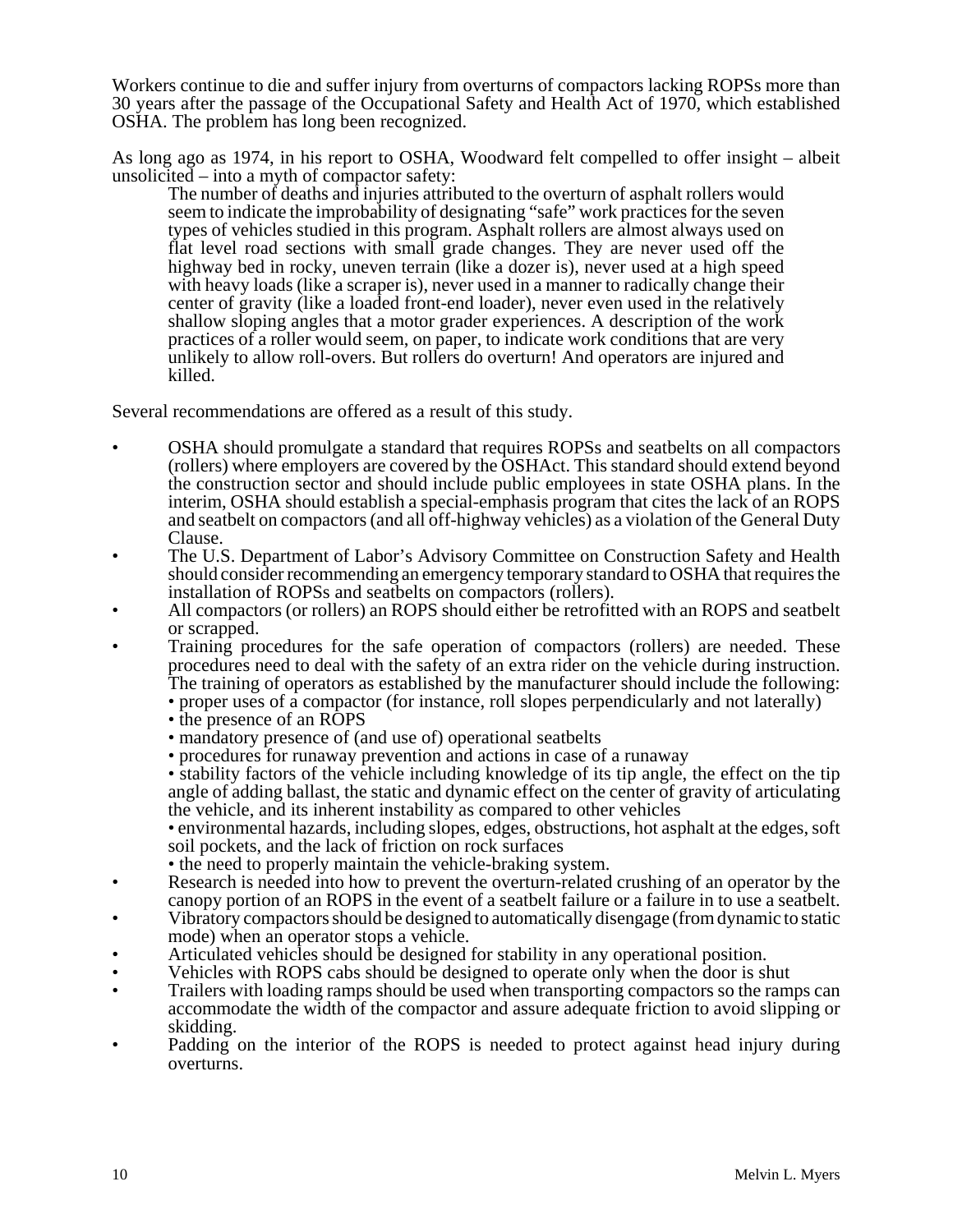## **References**

Baker, Robert F. January 1957. Factors influencing the choice of compaction equipment. *Public Works*.124- 128, 152.

Brickman, D.B., and R.L. Barnett. 1999. Safety Analysis of Roller Compactors Exposed to Rollover. *Triodyne Safety Briefs*, 14(4), Chicago: Triodyne, Inc.

Church, H.K. 1981. *Excavation Handbook*. New York: McGraw-Hill Book Co., p. 14-26.

–––. 1978. *Roller Compactor Safety Manual for Operating and Maintenance Personnel*. Milwaukee, Wisconsin: CIMA.

E & R Development Company. *Tractor Canopy Impact Tests Conducted at Reading, California During June 1956.* Report No. G22-2, July 20.

Feyer, A-M, and A.M. Williamson. 1998. Human factors in accident modeling. *Encyclopaedia of Occupational Health and Safety, Third Edition*. Geneva: ILO, II:56.8-56.13.

Galion Iron Works & Mfg. Co. 1959. Why compaction? And how to get it. *Roads and Streets,* April. 120- 122, 127-128, 133, 136-137.

Haddon, W. 1970. On the escape of tigers: an ecologic note. *Am J Public Health*. 60:2229-2234.

–––. 1980. Options for the prevention of motor vehicle crash injury. *Israeli Medical Journal,* 16:45-65.

Lockie, D.A. March 21, 1974. The ROPS Saga: OSHA Says Roll Overs Must be Safe. *Machine Design*. 198- 203.

MacCollum, D.V. October 1958. Tractor Canopies. *Pacific Builder and Engineer*. pp. 98-99.

–––. 1984. Lessons from 25 Years of ROPS. *Professional Safety,* January, 25-31.

Miles, J.B. 1986. Letter to Thomas A. Berry dated March 1, 1985. Washington, D.C.: Occupational Safety and Health Administration, Directorate of Field Operations.

Murphy, W.B. 1970. Safety: Requirement for Rollover Protective Structures. Circular No. 385-1-44. Washington, D.C.: Office of the Chief of Engineers, Department of Army, June 12, 1970.

Myers, Melvin L. 1992. Preventing Logging Fatalities in Alaska, presented at the *International Winter Meeting, The American Society of Agricultural Engineers*, Nashville, Tennessee, December 15-18, Paper No. 927508 .

–––. 2000. Prevention effectiveness of roll-over protective structures, part I: strategy evolution, 2000. *Journal of Agricultural Safety and Health*, 6(1):29-40.

National Safety Council. 1976. Roll Over Protective Structures. *Safety Newsletter*. Wood Products Section (Sec. G), Chicago (now Itasca, Il), May, p. 1-3.

Naval Training Command, U.S. Navy. 1973. *Rate Training Manual: Equipment Operator 3 & 2*. NAVTRA 10640-G. Washington, D.C.: U.S. Government Printing Office, p. 375.

OMB, Office of Management and Budget. 1985. *Regulatory Program of the United States Government for the period, April 1, 1985 to March 31, 1986.* Executive Office of the President, pp. 314-15.

Patterson, N. 1987. Covered cab credited with saving operator as vehicle turns over. *Birmingham Post-Herald*. March 6, p. C1.

Richter, K. 1987. Memorandum regarding OSHA's Requirements, Ingersoll-Rand Construction Equipment, Compaction Division, August 20, 1987.

Ritter, L.J., and Radnor J. Paquette. 1960. *Highway Engineering*. New York: Ronald Press Co.

Runyan, C.W. 1998. Using the Haddon matrix: introducing the third dimension. *Injury Prevention*. 4:302- 307.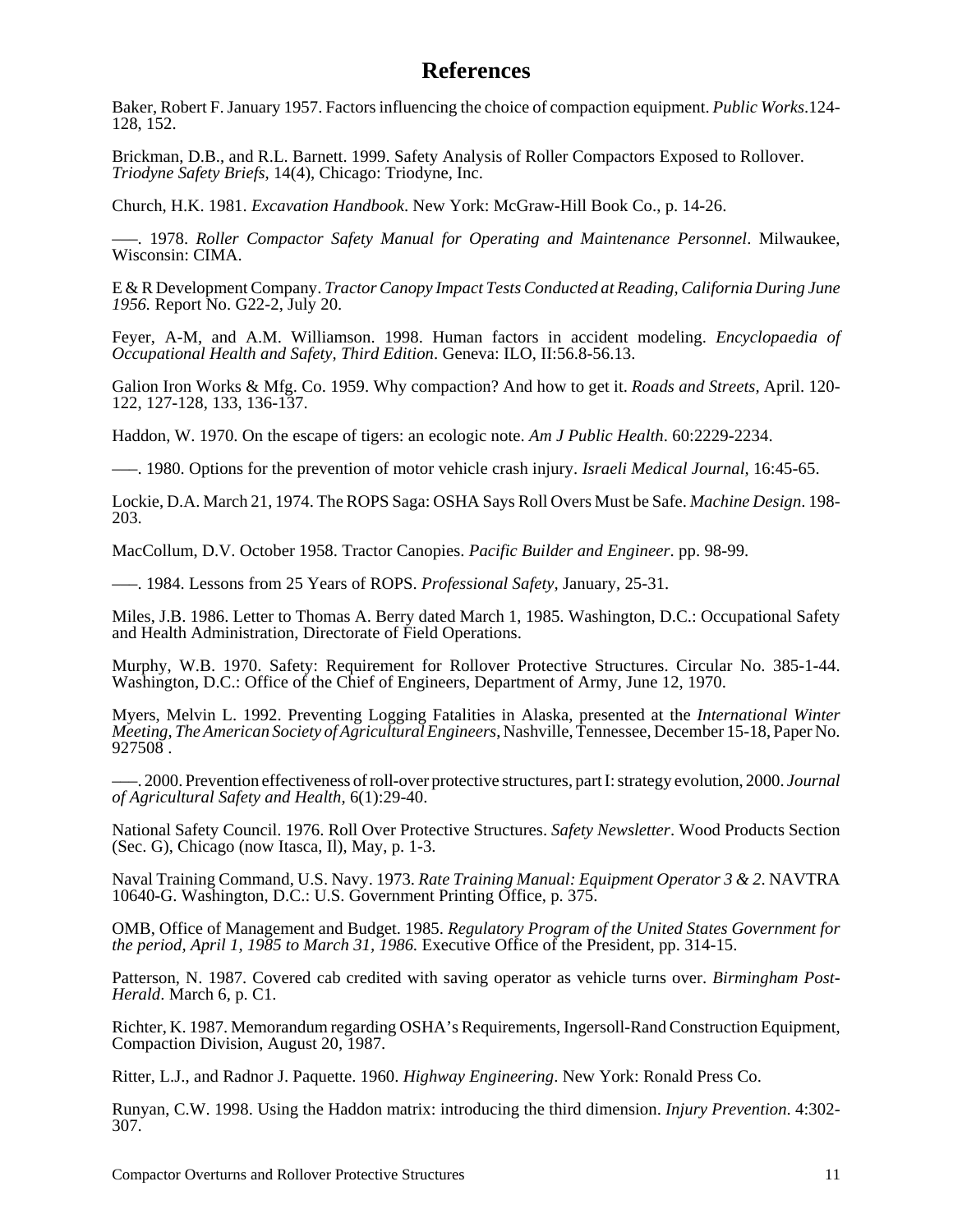SAE, Society of Automotive Engineers. 1973. *SAE Standard: Nomenclature– Compactors/Rollers–SAE J1017.* pp. 1534-1536.

–––. 1975. SAE Recommended Practice: Categories of off-highway self-propelled work machines–SAE J1116. 41.01-41.02.

–––. 1981. SAE Recommended Practice: Categories of off-highway self-propelled work machines–SAE J1116 JUN81. 41.01-41.02.

–––. 1986. SAE Recommended Practice: Performance criteria for rollover protective structures (ROPS) for earthmoving, construction, logging, and industrial machines–SAE J1040 FEB86. *SAE Standards*. Warrendale, PA: Society of Automotive Engineers. pp. 40.297-304.

Skromme, A.B. 1986. History of Rollover Protection for Farm Tractors. Presented at the dedication ceremony of a *Historic Milestone in Agricultural Engineering*, "Rollover Protection for Farm Tractors," Waterloo, Iowa, September 25.

Swanson, Russell B. 1998. *03/16/1998 - Guidelines for ROPS on pneumatic compactors and "skid steer: equipment*. OSHA Office of Construction and Engineering, Http://osha.gov/pls/oshaweb/owadisp.show\_document?p\_table-interpretation&p\_22546&p\_... 11.12.2002.

U.S. Army Corps of Engineers, Department of the Army. 1967. General Safety Requirements, EM 385-1-1. In: *Safety and Health Requirements Manual.* Washington, D.C.: Government Printing Office.

U.S. Department of Energy. 2002. *Operating Experience Summary*. Office of Environment, Safety, and Health. Summary 2002-09, May 6.

White, Richard. 1973. Descriptions of work fatalities involving roll-overs of steel-wheel road rollers, California, 1965-72 and Descriptions of work fatalities involving roll-overs of steel-wheel compactors, California, 1965-72. A Report. San Francisco, Calif.: Division of Labor Statistics and Research, Department of Human Relations Agency, State of California.

Woodward, J.L. 1980. *Survey of Rollover Protective Structures (ROPS)*. Report to the U.S. Bureau of Mines by Woodward Associates, Inc., Contract No. J0285022.

Woodward Associates Inc. 1974. *Study to determine the engineering and economic feasibility of retrofitting ROPS on pre-July 1, 1969 construction equipment*. Prepared for Office of Standards, OSHA. U.S. Department of Labor Contract No. L-73-158, July 15.

–––. 1976. *Program final report design criteria and guidelines for falling object protective structures* (FOPS). WA Report 76-22F, U.S. Bureau of Mines Contract No. J0357110.

Zink, W.M. 1970. General Safety Requirements, Circular No. 385-1-1, July 1, Portland, Oregon: North Pacific Division, Corps of Engineers, Department of the Army.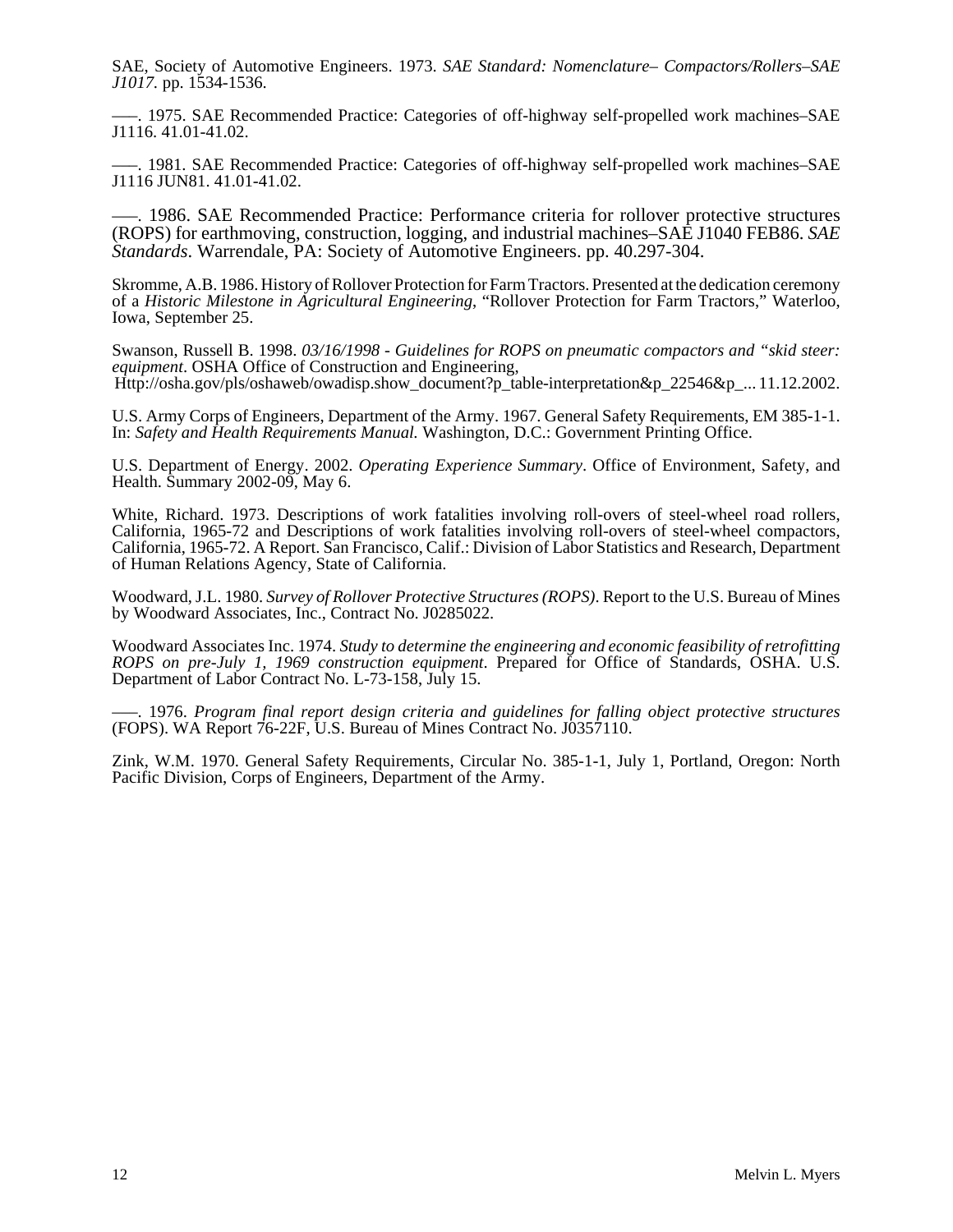# **Annex A: Figures 1 - 8**



**Figure 1**. A double smooth-drum compactor with an ROPS canopy and articulated steering.



**Figure 2**. A pad-foot compactor with a single drum and articulated steering.



**Figure 3**. A rubber-tired compactor with a two-post ROPS. **Figure 4**. A double drum pad-foot



compactor with articulated steering and a four-post ROPS with a canopy.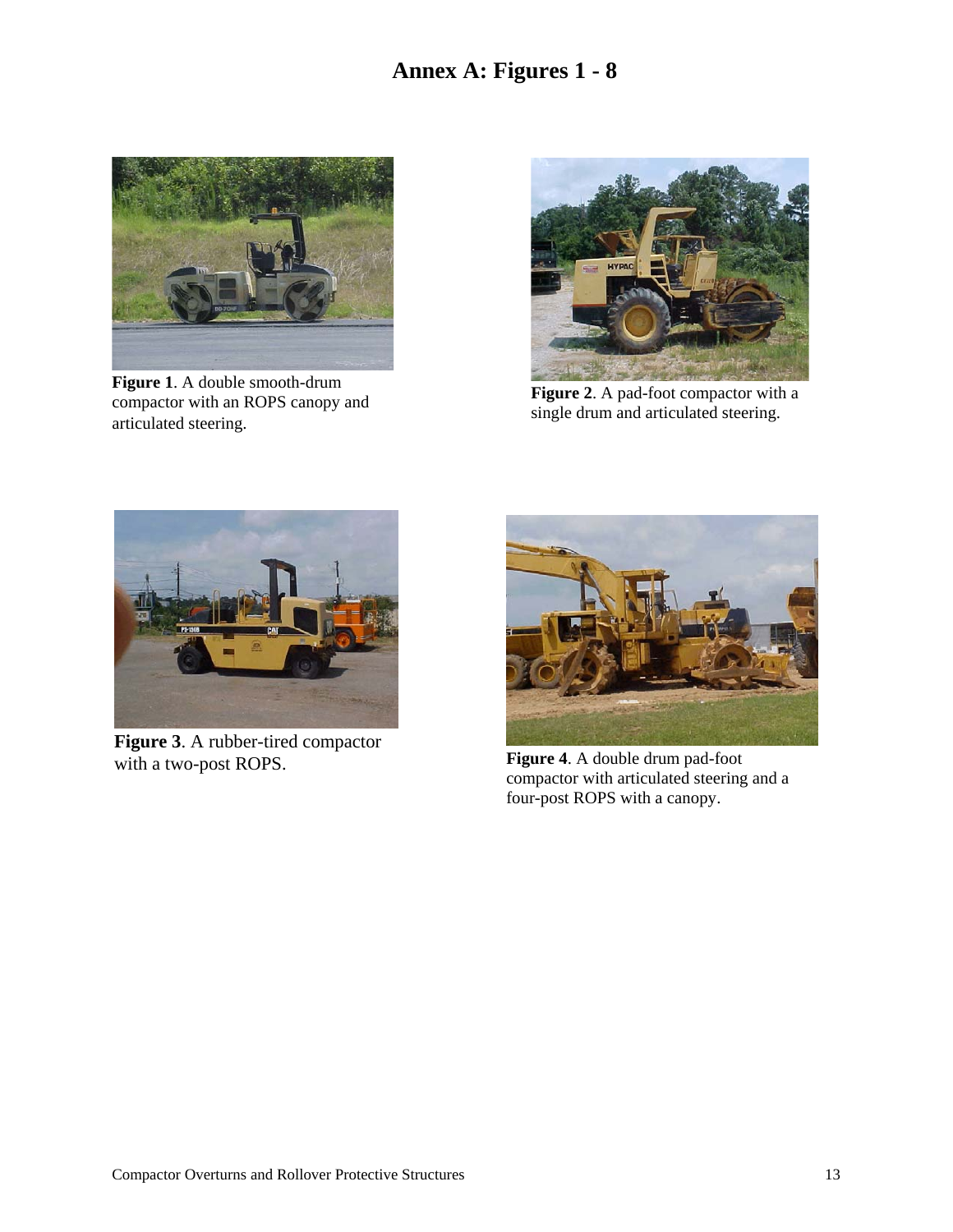$\Box$  smooth  $\Box$  pad  $\Box$  rubber  $\Box$  unknow n



**Figure 5.** Number of compactor overturns resulting in operator injury, by conditions and type of compactor, 1985-2002

 *Note:* 56 cases *Source:* Based on OSHA and NIOSH reports



**Figure 6.** A compactor overturn that shows the anti-roll function of an ROPS *Source:* U.S. Department of Energy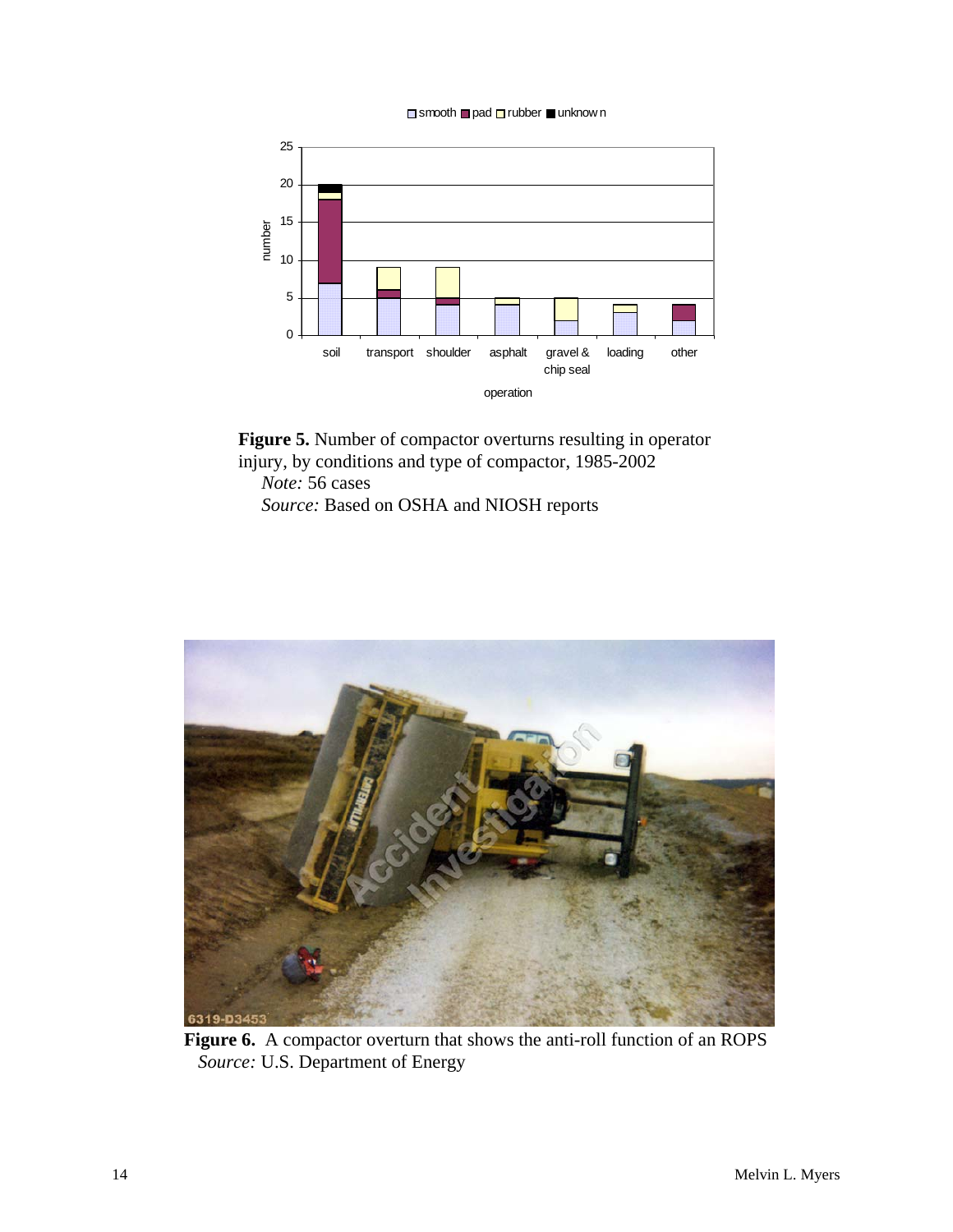

Figure 7. Conditions contributing to overturns, by type of compactor and number of overturn incidents, 1985-2002 *Source:* Based on OSHA and NIOSH reports



**Figure 8.** A seat and steering wheel perpendicular to the front of a compactor, which has no seatbelt; this unit was involved in an overturn-related death

*Source*: North Carolina Department of Labor